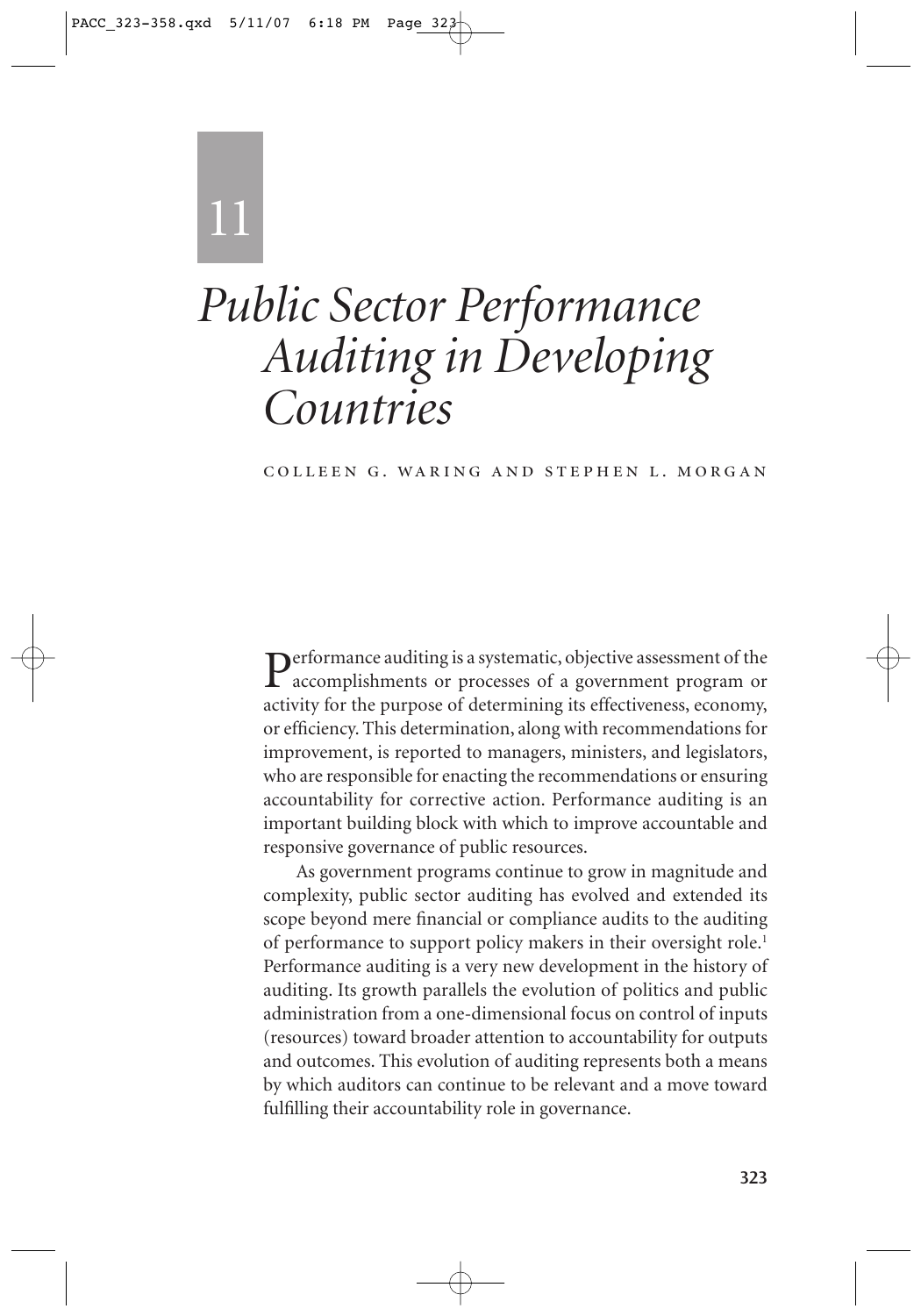Throughout its history, auditing has served an accountability function. It first developed as a risk-reduction strategy for the owner ("principal") who entrusted assets into the custody of an agent. The agent's responsibility was to make an accounting back to the principal as to the proper application of the assets. Because of the risks associated with physical distance or lack of expertise in the relevant activity, the principal employed an independent third party (the auditor) to attest to the believability of that accounting. Performance auditing is similar in its aims: it involves the examination of the performance of a public organization or program on behalf of a client ultimately citizens—by an independent auditor.

This chapter is a practical guide to performance auditing. It focuses on auditing methods and practices that facilitate economy,efficiency,and effectiveness in the delivery of government services; the implementation of such programs in Sub-Saharan Africa; and the requirements to ensure that performance audits can be used by legislatures, civil society, and the managers of the audited organization or program to improve outcomes. The first section of the chapter identifies the objectives of performance audits and describes the types of audit findings. The second section outlines the steps involved in conducting a performance audit. The third section examines the challenges of institutionalizing a performance audit function in Sub-Saharan African countries.

# **Elements of a Performance Audit**

Performance audits examine the extent to which government programs or activities have achieved expected performance. Despite the multiplicity of methods by which various organizations conduct performance audits, most descriptions of this branch of auditing converge around the concept of the three E's—economy, efficiency, and effectiveness. This type of audit examines

- $\blacksquare$  the economy of administrative activities in accordance with sound administrative principles and practices, as well as management policies;
- the efficiency of utilization of human, financial, and other resources, including examination of information systems, performance measures and monitoring arrangements, and procedures followed by audited entities for remedying identified deficiencies; and
- $\blacksquare$  the effectiveness of performance in relation to achievement of the objectives of the audited entity and audit of the actual impact of activities compared with the intended impact.

Performance auditing is based on decisions made or goals established by the legislature. It may be carried out throughout the whole public sector (Auditing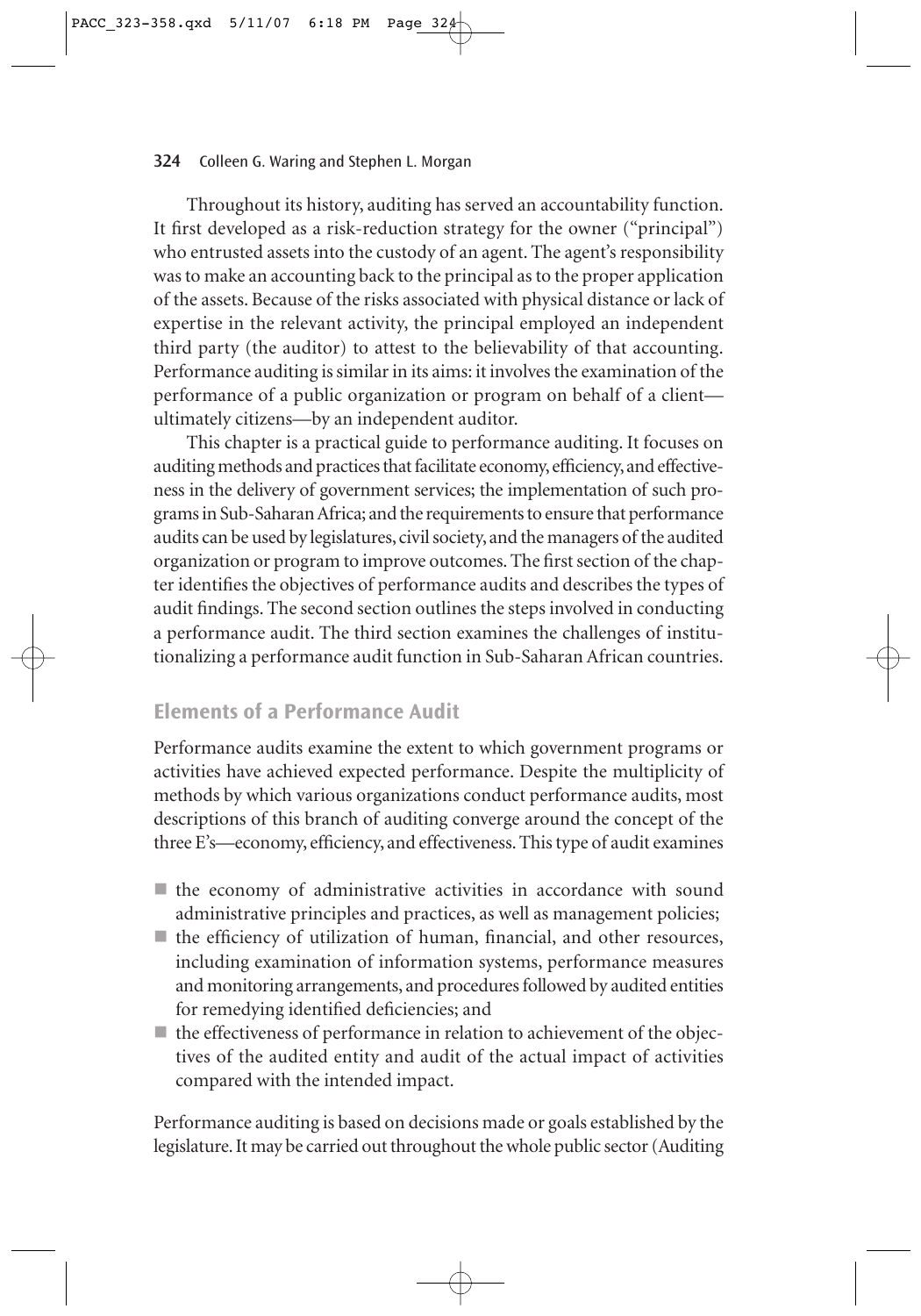Standards 1.0.38 and 1.0.40 of the International Organization of Supreme Audit Institutions [INTOSAI]).

# **Performance Audit Objectives, Findings, and Findings Elements**

Performance auditing works with the same performance management concepts used by program managers and their principals to plan, monitor, and evaluate how public resources are used to achieve public policy ends. The concepts of inputs, processes, outputs, outcomes, and impact, as well as their interface with the above goals of economy, efficiency, and effectiveness, are common tools for public managers and public performance auditors alike. However, as performance auditing represents an evaluation of public performance management processes, it uses an additional set of concepts that describe its component processes and outputs. Key to this language is the concept of an audit finding and its component elements.

The fundamental component of a performance audit is the audit finding. An audit finding is made up of standard elements, including criteria, conditions, effects, and causes. The structure of an audit finding is determined by its audit objective (the key query that needs answering) and the model on which the audit is constructed using these elements.

*Criteria* represent the ideal against which actual performance will be measured. They can include expectations, standards, rules, policies, benchmarks, program goals, or average performance in similar programs or institutions. In designing fieldwork methods, auditors design data collection and analysis procedures to meet the audit objectives and subobjectives. Criteria can be established by benchmarking to comparable programs, eliciting customer expectations or demands, determining the program intent, identifying internally established targets, comparing individual comparable units within the same organization, locating industry or sector standards, comparing to historical trends, identifying optimal or average performance achieved in a trend, comparing working time to actual elapsed time, or comparing an intervention group's performance to that of a control group.

*Conditions* are the actual state, as depicted by current performance, actual practices, or circumstances. Identifying condition involves collecting or creating data and information that allow comparison to the criteria. The primary methods for developing evidence of condition are analyzing existing performance data gathered by the auditee, analyzing performance data gathered by an outside organization, and developing an ad hoc performance measurement system. If an ad hoc measure is chosen, care should be taken to control for variables, or the audit results should be qualified.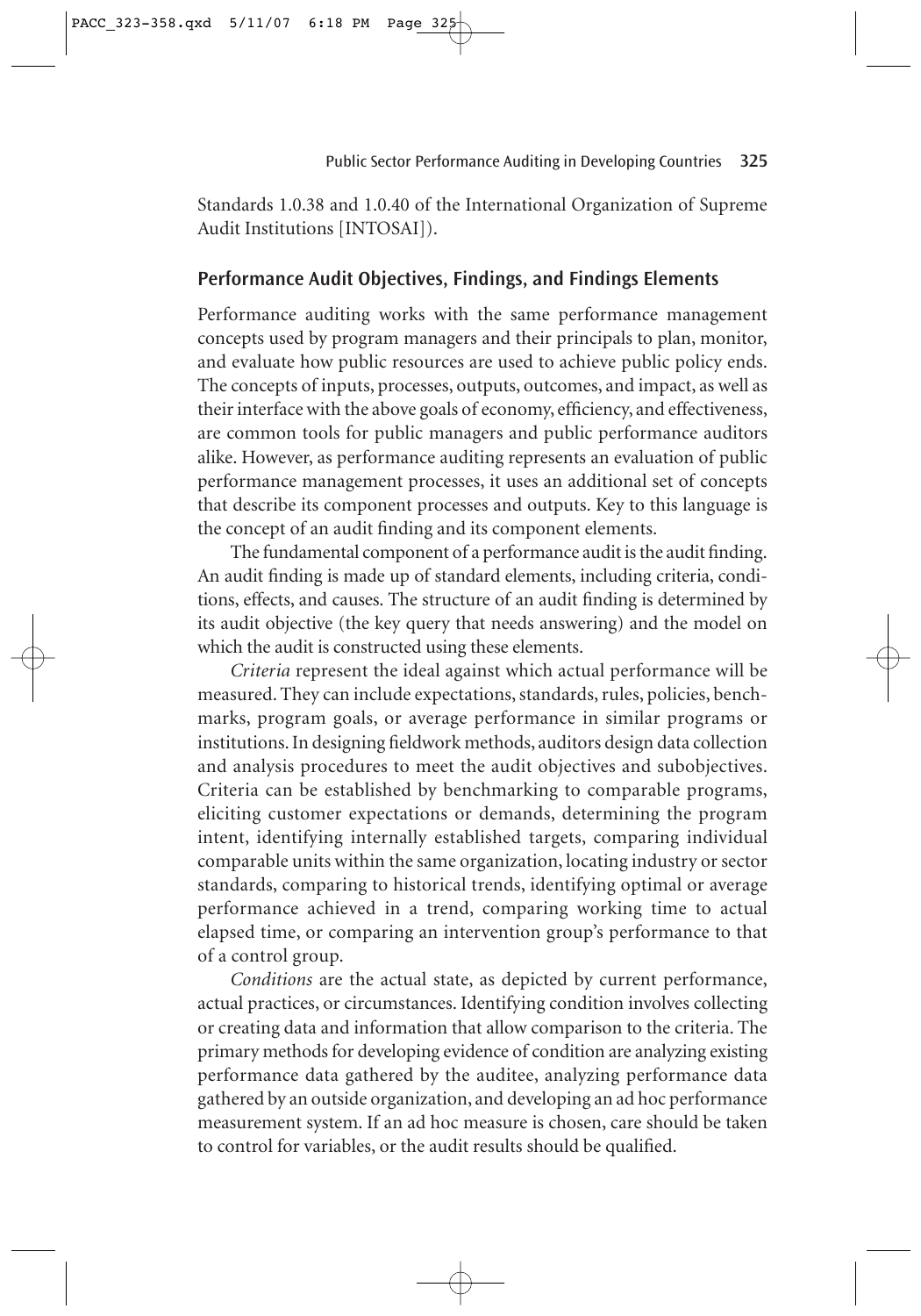The *effect* is the difference between the established criteria and the condition(s) or the consequences of the difference. Effect can also represent the measured impact of the condition, where the condition represents a program intervention. To develop evidence of effect, auditors must quantify the difference between the criteria and the condition and identify the impacts on the organization or its customers of not meeting the standard.

The *cause* describes why or how the condition came about, or the reasons why performance is not as expected when problems are found. Although it is tempting to assert cause by focusing on the absence of specific controls, to ensure their analysis of cause is valid, auditors must examine a variety of potential reasons for variances between condition and criteria. Auditors may find insight into causes by identifying and verifying barriers and constraints to achieving standards (inadequate resources, external variables, acts of providence). They should also assess the legal authority, support systems that is, the clarity of expectations, the timeliness of feedback, empowerment and efforts to improve process—and accountability systems within which staff work. Other factors that should be considered are the qualifications and training needs of staff and critical shortages.

Although performance auditors are frequently tempted to assert that the cause for every deficiency found is an inadequate control system, several potential reasons must be explored. The theoretical framework may be flawed, a direct relation between program processes and outputs and desired outcomes may not exist, program goals may be unrealistic, or inputs or resources may have been inadequate. Intervening or external variables may exist that negate, deflect, or mask the program's effect. These variables may be related to an act of providence that could not be foreseen by program planners, such as a drought that negates the effects of an agricultural support program.

# **Types of Audit Findings and Relevant Elements**

The elements of a particular finding vary based on the audit objective. Findings can be descriptive, normative, traditional or causal, or impact (table 11.1). A descriptive finding refers to the condition only.A normative finding involves both criteria and condition.A traditional finding constructs a causal argument involving the criteria, condition, cause, and effect. An impact finding compares the condition with and without the program intervention.

# *Program "footprints" and their performance auditing aspects*

Performance auditing is frequently based on decisions made or goals established by the legislature. It may be carried out throughout the public sector.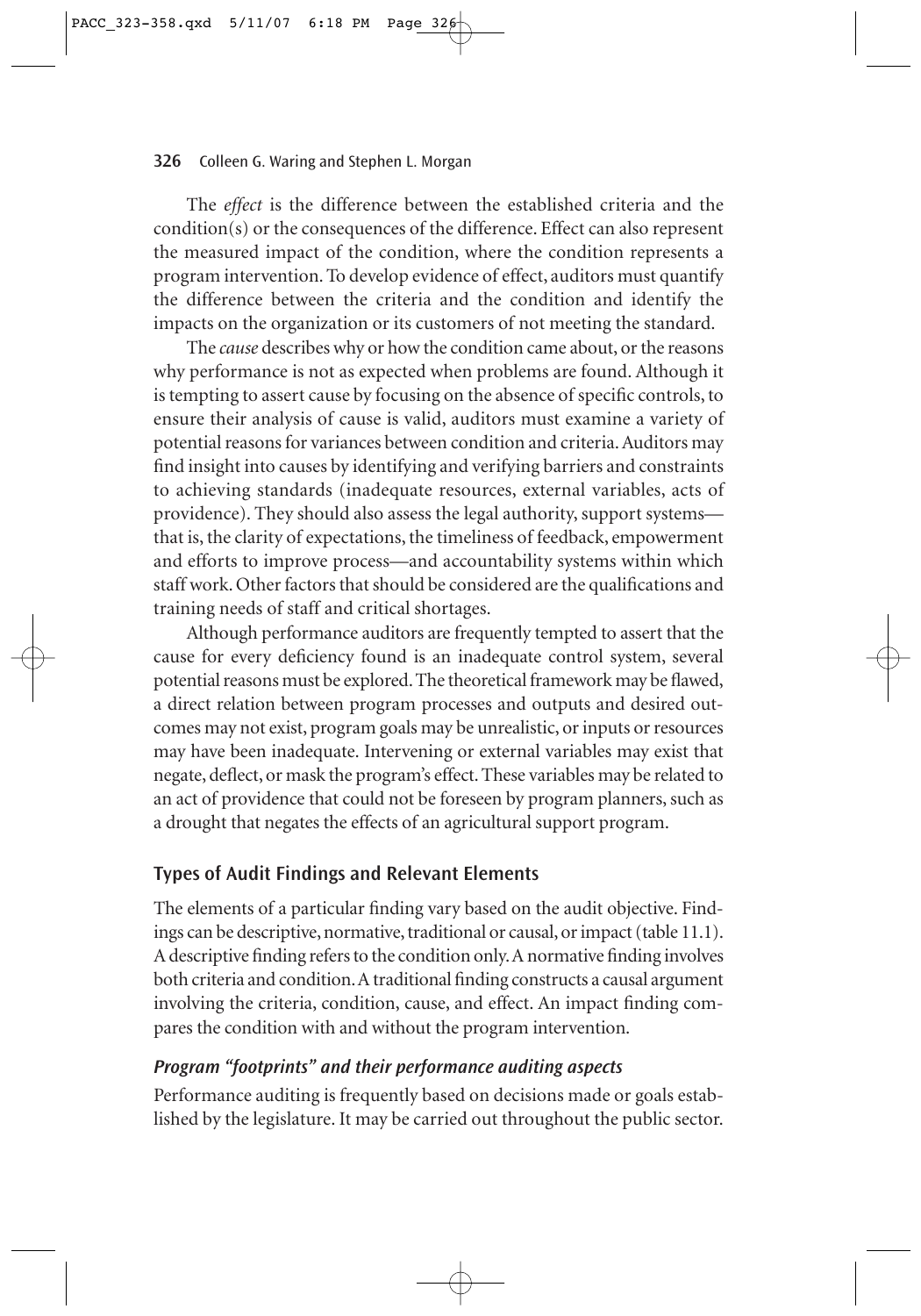| <b>Type of finding</b> | <b>Elements</b>                                                                                | Sample audit finding                                                                                                                                                                                                                                                                                                                          |
|------------------------|------------------------------------------------------------------------------------------------|-----------------------------------------------------------------------------------------------------------------------------------------------------------------------------------------------------------------------------------------------------------------------------------------------------------------------------------------------|
| <b>Descriptive</b>     | Condition only                                                                                 | Annual cost to incarcerate a prisoner was<br>\$67,800 in 2005.                                                                                                                                                                                                                                                                                |
| <b>Normative</b>       | Criteria and<br>condition                                                                      | Annual cost to incarcerate a prisoner was<br>\$67,800 in 2005, compared with<br>\$52,000 at comparable prisons.                                                                                                                                                                                                                               |
| Traditional/causal     | Criteria, condition,<br>cause, and effect                                                      | Annual cost to incarcerate a prisoner was<br>\$67,800 in 2005. Budget appropriation<br>authorized \$58,000 per prisoner,<br>resulting in a deficit of \$17.8 million.<br>The additional costs were caused<br>primarily by a significant increase in<br>labor and benefit costs following<br>implementation of the May 2005<br>union contract. |
| Impact                 | Condition with<br>cause (intervention)<br>compared with<br>condition without<br>cause (effect) | Recidivism (re-arrest) rates among<br>alcohol-dependent inmates who<br>participated in the alcohol treatment<br>program before release were<br>significantly lower than rates<br>among alcohol-dependent inmates<br>who did not receive the treatment.                                                                                        |

**TABLE 11.1** Types and Examples of Audit Findings

*Source:* Raaum and Morgan 2001.

However, whether or not the government has explicitly stated the expectations against which achievements are examined through public instruments such as plans or budget statements has little bearing on the legitimacy of undertaking performance audits. Those who provide government with its authority and resources—for example, the electorate and their representatives in parliament—expect that the authority and resources will be used in accordance with certain values. Those values—economy, efficiency, and so on—are referred to as *performance aspects*.

Performance aspects tie directly to the basic "footprint" of any government program—the program elements.The elements of every government program are the inputs used to support the program, the processes that carry out the program, the outputs produced by the process, and the outcomes. This footprint is represented by a model that characterizes the relations among program elements (figure 11.1). Each element of the program links to a specific aspect of performance that describes the expectations for performance. Specifically,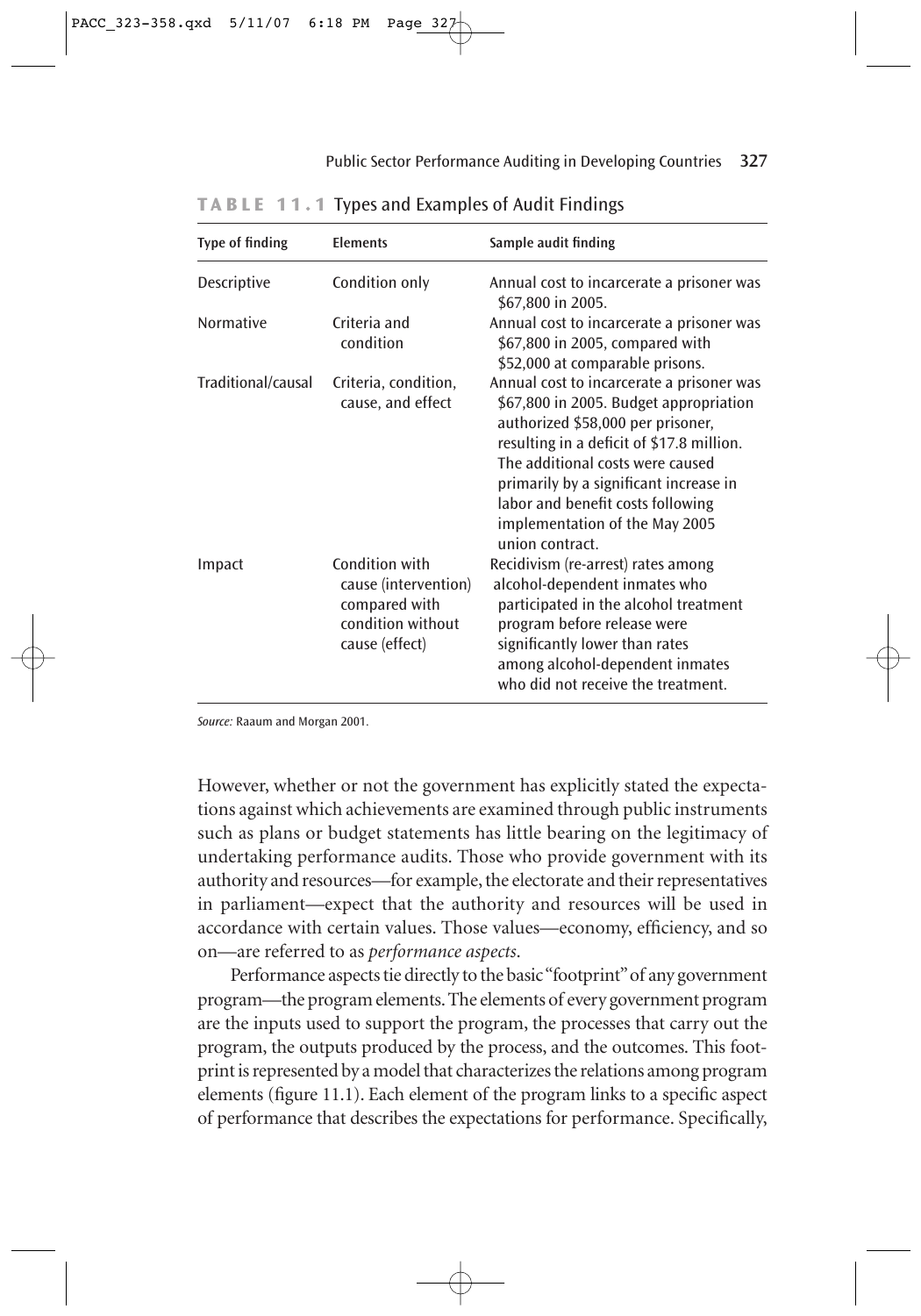

**Compliance with laws and regulations reliability, validity, and availability of information maintaining underlying values**

**Continuous improvement**  • Individual ethics and integrity • Societal equity • Cooperation and partnership

#### *Source:* Authors.

**FIGURE 11.1** Government Program Elements and Performance Aspects Subject to Audit

governments are expected to obtain and use inputs economically, conduct processes efficiently, and produce effective outputs that result in effective achievement of intended outcomes.

In addition to the aspects of performance that are relevant to a specific program element, there are cross-cutting performance aspects that apply as expectations to every element of the program. These include compliance with laws and regulations; reliability, validity, and availability of information; maintenance of underlying governmental values, such as ethics, integrity, and equity; and continuous improvement.

Because these performance aspects represent the expectations for government performance, they are relevant both to the planning and ongoing monitoring that should be carried out by government managers themselves and to the conduct of performance audits.

# *Examining the economy of inputs*

Inputs are the financial resources (measured in monetary units) and physical resources (such as staff, equipment, and building space) used in a program. The performance that is expected with respect to acquisition of inputs is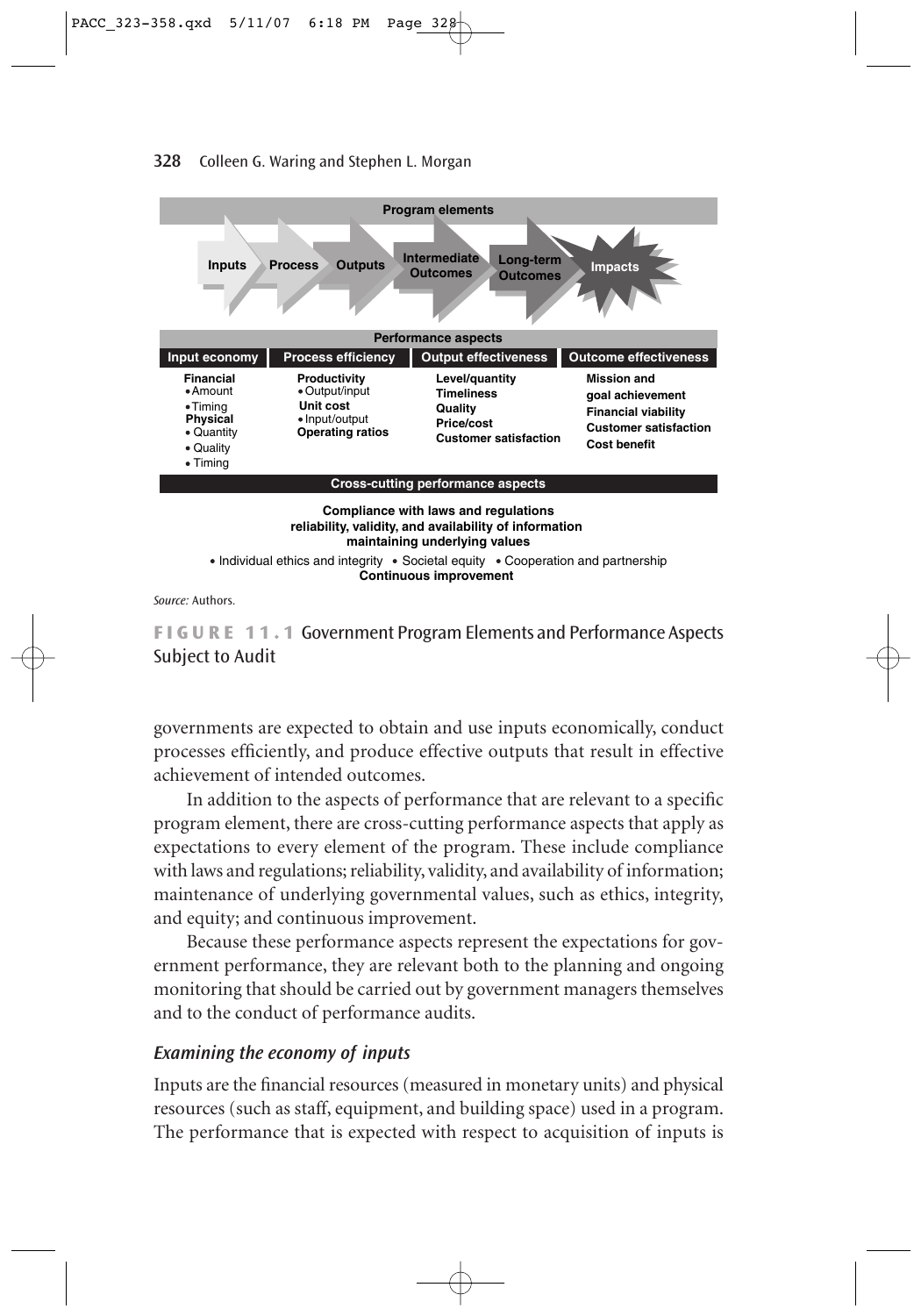called *economy*. *Input economy* describes the expectation that governments minimize the cost of program resources (relative to required levels of resource quality). Methods for measuring input economy include comparison of cost or prices paid for inputs to benchmark costs, such as private sector charges, historical costs, or costs as a ratio, such as the ratio of the audited program's resources to total organizational resources or expenditures. An audit of input economy can focus on economy in the use of financial resources, physical resources, or both.

Auditing economy in the use of financial resources entails determining the extent to which cash expenditures for specific nonmonetary resources, such as staff, facilities, and equipment, were reasonable or minimized relative to the quality needs of the program.Where borrowed funds are used for the program, it may also evaluate the economy of the financing cost. Overhead costs can also be evaluated, by comparing them with costs in similar programs.

Examining economy in using physical resources includes determining, for example, whether space is used optimally (measured as square feet per full-time staff equivalent compared with benchmarks, standards, or comparable operations). Equipment costs can also be evaluated. (Are fleet expenses directly relatable to the program activities? Are equipment features directly relevant to program needs, or has the program "gold-plated" its equipment acquisition?)

# *Examining the efficiency of processes*

Processes are the systems, steps, tasks, and management decisions involved in providing government services. Processes include not only activities associated with the direct delivery of services (such as solid waste pick-up or police patrol) but also the planning, organizing, monitoring, and decision making associated with the program under audit.

Process efficiency is technically measured as the relation between outputs and inputs. Outputs are the services or products produced by government program.Inputs are the resources expended or consumed.Inputs are measured by such units as person days, person hours, staff time, or full-time staff equivalents. The relation between outputs and inputs is measured by two primary efficiency ratios: unit cost and productivity. It is also measured through the use of surrogates, such as utilization rates or backlogs.

Unit costs express the number of inputs used to produce an output. (How does the cost per client vary across health clinics? Is the local government's clinic cost per client at or below the national health insurance reimbursement rate per client?) Productivity measures the number of units (outputs) produced per unit of input. A productivity audit could seek to determine, for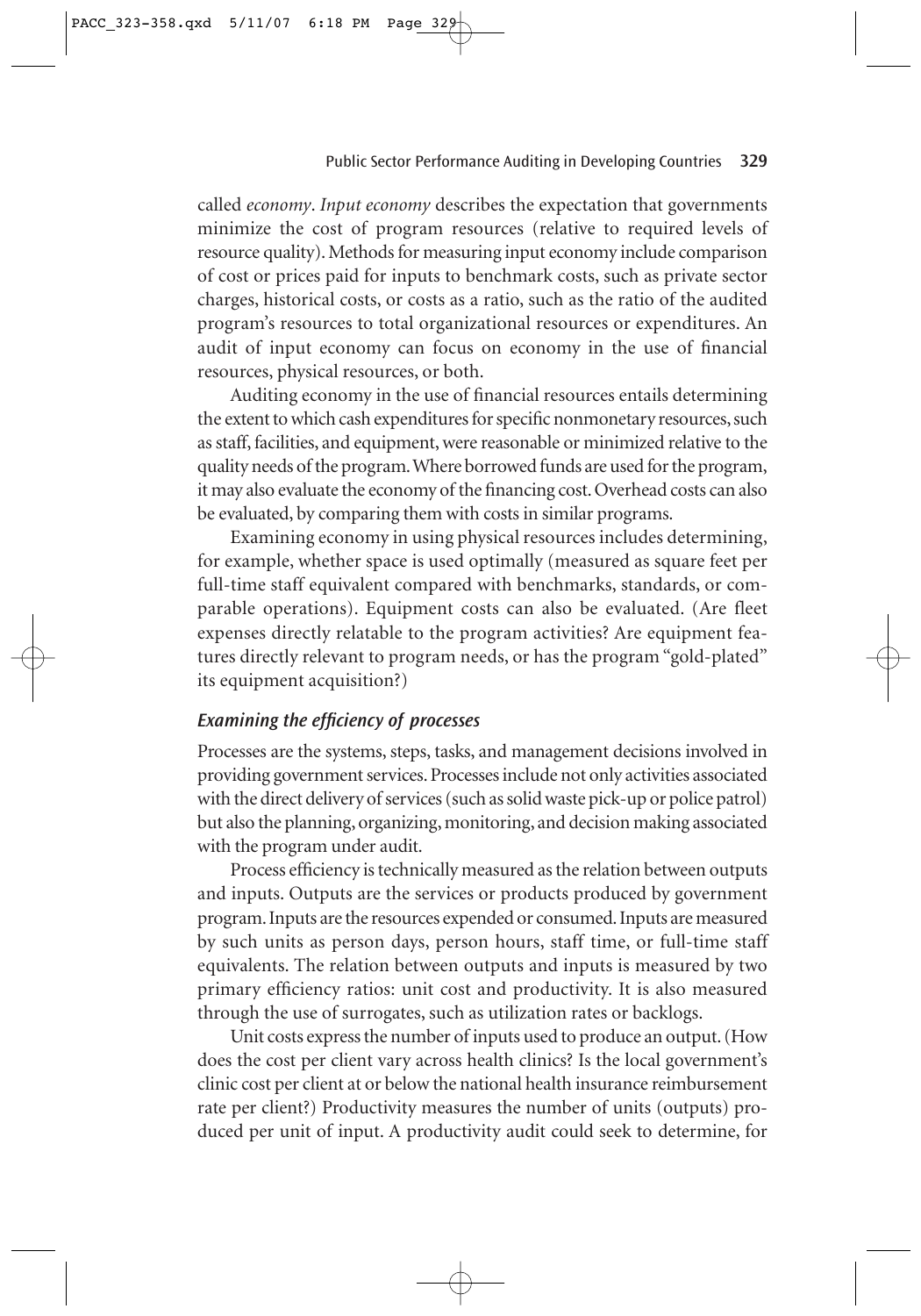example, if there are significant variances across branch offices in the number of passports issued per staff-year. Utilization ratios include measurements such as rates of equipment use, percentage of hospital beds occupied, and recreation center occupancy.

# *Evaluating the effectiveness of outputs*

Outputs are the units of service actually provided, such as the number of construction permits issued or the number of students completing a training class. Even a government's internal service functions (such as the accounting function) produce outputs, although they may be provided to or internally consumed by the organization's direct service providers rather than the government's ultimate clients. An output of the payroll function, for example, is the number of payroll checks issued.

Output effectiveness represents the quality of the services or products produced. In addition to the expectation that government programs should obtain inputs economically and conduct processes efficiently, citizens, taxpayers, and parliamentarians also expect governments to produce effective outputs. Expectations for output effectiveness can be established in a variety of forms, including output quantity, quality, and timeliness.

In auditing output quantity performance, the key question is the extent to which the number of units is congruent with demand or need. One method for determining the adequacy of a program's output quantity is to examine backlogs or work in process. Another is to measure outputs as a ratio of demand (requests for service). Output quality is achieved if there are no defects in the units completed and the services are adequate. Quality might be an attribute of the unit of output itself or of the delivery of the output. It can be audited in relation to accuracy (does the construction inspection process accurately identify all critical violations?); reliability (can citizens count on their hospital staying open?); consistency (do safety inspections consistently address key safety conditions?); durability (how does the average pothole failure rate in an area compare with industry standards?); serviceability (what is the average return rate for vehicle repairs?); and appearance (how do bus riders rate the cleanliness of public buses?). Auditors may also choose to measure the cost of quality, by examining the resources spent on correcting failures, controlling quality, and collecting delinquent payments; waste; injury and mortality rates; and warranty expenses, for example.

Output timeliness refers to the speed of work completion and delivery. In the safety and security sector, an important audit objective may be how average police response time compares with other cities.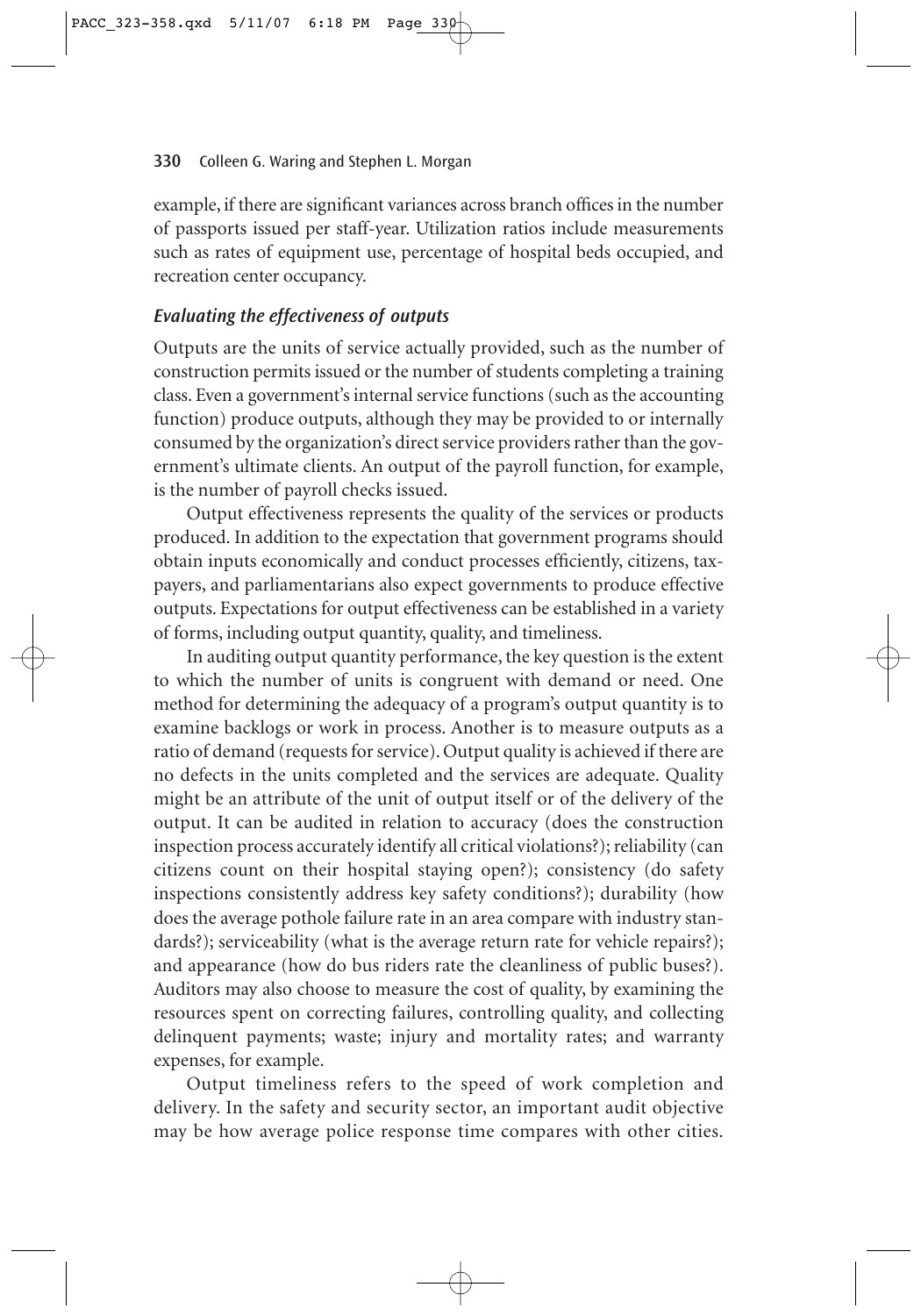Auditors can also measure output timeliness in terms of cost of delays, variance from established deadlines, and various dimensions of customer wait times.

# *Evaluating outcome effectiveness*

Outcomes are the results achieved by the program intervention. They often represent the most difficult performance aspect to measure, for both government managers and auditors.

One means of distinguishing the program output from the outcome is by identifying the actor: the output is the product or service created or delivered by the program itself. The outcome represents the change in state or action of the recipient of the program services. For example, the outputs in an education program would be the number of students enrolled or attending classes. The immediate outcome is the number of students graduating (or successfully completing) the program. The longer-term program outcome is the percentage of graduates employed in the field of their degree.

It is sometimes difficult to distinguish between output quality and near-term or intermediate outcomes. The key is to define or map the inputs-processes-outputs-outcomes chain to show what products or services are produced by the program's processes.

Outcome effectiveness measures the quality of outcomes and the extent to which program results are directly related to the program**.** Characteristics that can be measured for assessing outcome effectiveness are the results of a program or the degree to which the program mission was achieved. For example, key audit questions in the education and integrated justice sectors might be whether a school's tutoring program increased the graduation rate of the target population and what percentage of inmates who received drug treatment were rearrested for drug-related offenses. The performance audit can also examine cost-benefit or cost-outcome relations, such as the total cost for each job training graduate who is still gainfully employed after three years, or financial condition indicators, such as the extent of unfunded benefits in a pension program.

Financial results can also be relevant to outcome effectiveness. In public transport investment, for example, a performance audit may examine the degree to which user charges cover the cost of the system. Key characteristics for measurement are profit, cost recovery, and return on investment.

Customer satisfaction is another method used to ascertain outcome effectiveness. In services that become necessary as a result of external events, such as military, fire, police, hospital emergency, ambulance, and snow removal services, readiness presents another performance dimension that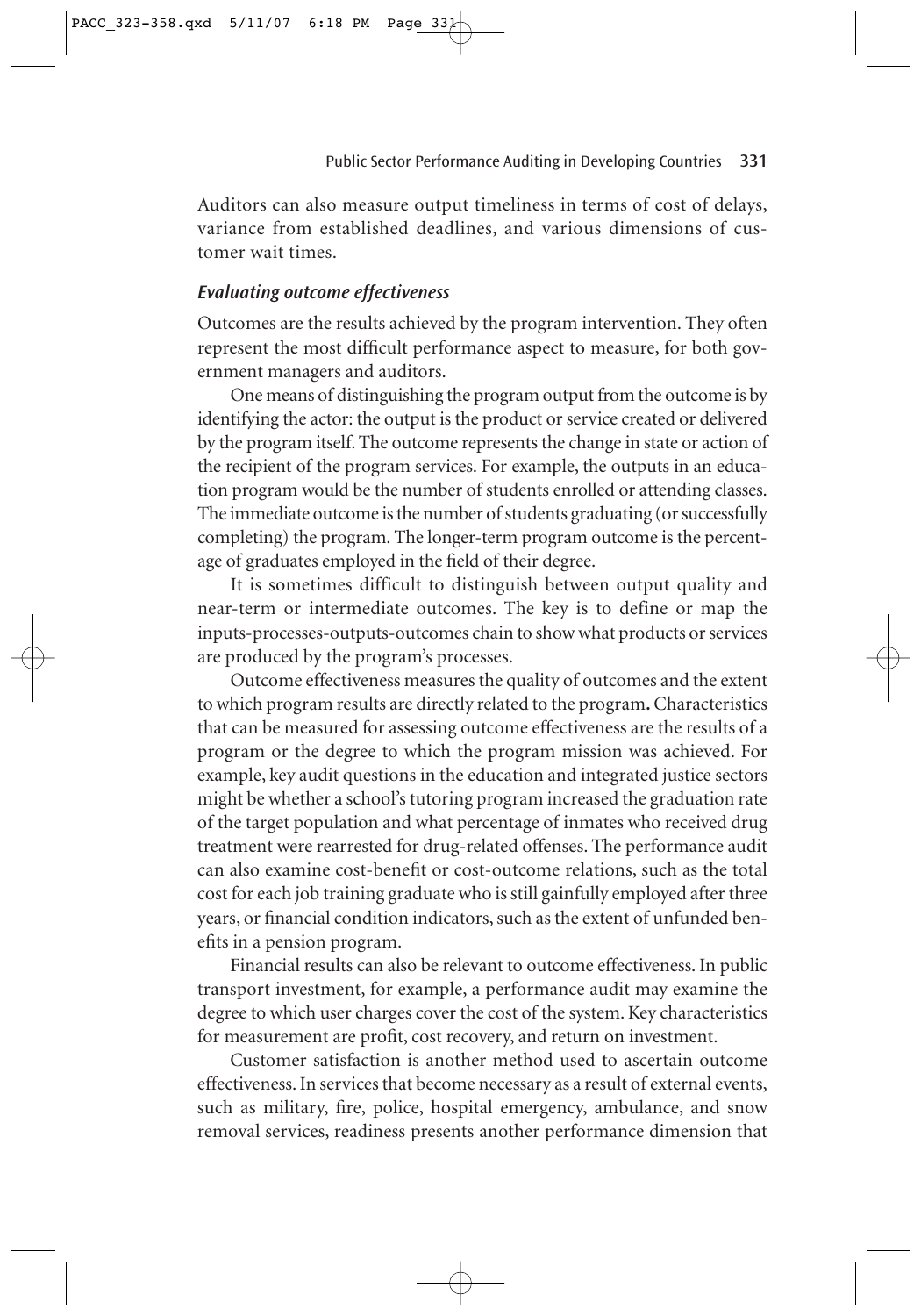can be measured. A common measure is the percentage of services mobilized within a target response time.

Impact, the ultimate measure of a program's outcome effectiveness, is measured as the proportion of the problem that has been reduced as a result of a program. In housing, for example, impact can be measured by determining the extent to which the need for affordable housing has been reduced each year.

# **Relation between Audit Objectives, Audit Structure, and Audit Steps**

The underlying model for undertaking a performance audit involves first clarifying the objective of the audit (box 11.1). This involves determining whether the performance audit is aimed at auditing the economy of input use, the efficiency of program processes, or the effectiveness of program outputs and outcomes—in other words, the aspects of performance to be examined.

In principle, the audit objective determines what steps need to be followed. For instance, a performance audit objective that requires a descriptive finding as to the efficiency of a specific activity would involve a simplified process of evaluating and establishing the measures to be used, collecting the relevant

# **BOX 11.1** Does the Drug Abuse Resistance Education (DARE) Program Work?

Drug Abuse Resistance Education (DARE) is a drug abuse prevention program that aims to reduce drug use among school-age children in the United States. The performance audit of the program measured the extent to which it was achieving its goals.

The audit used an experimental design, comparing juvenile arrest rates for youth who participated in the program (the intervention group) with those who did not (the control group). The demographic profiles (ethnicity, income levels, age) of both groups of students were identical. The audit found that students who participated in the program were actually arrested more frequently than the control group, for both drug-related and non-drug-related offenses.

The design of this audit was heavily dependent on the existence of sufficient amounts of reliable data for determining student involvement in the program and identifying their arrest information in the local juvenile correctional system. These conditions are often difficult to meet, unless such comparisons have been planned from the initiation of the government program itself.

*Source:* Location fictionalized from the 1994 audit of the Austin DARE Program, Office of the City Auditor, Austin, Texas.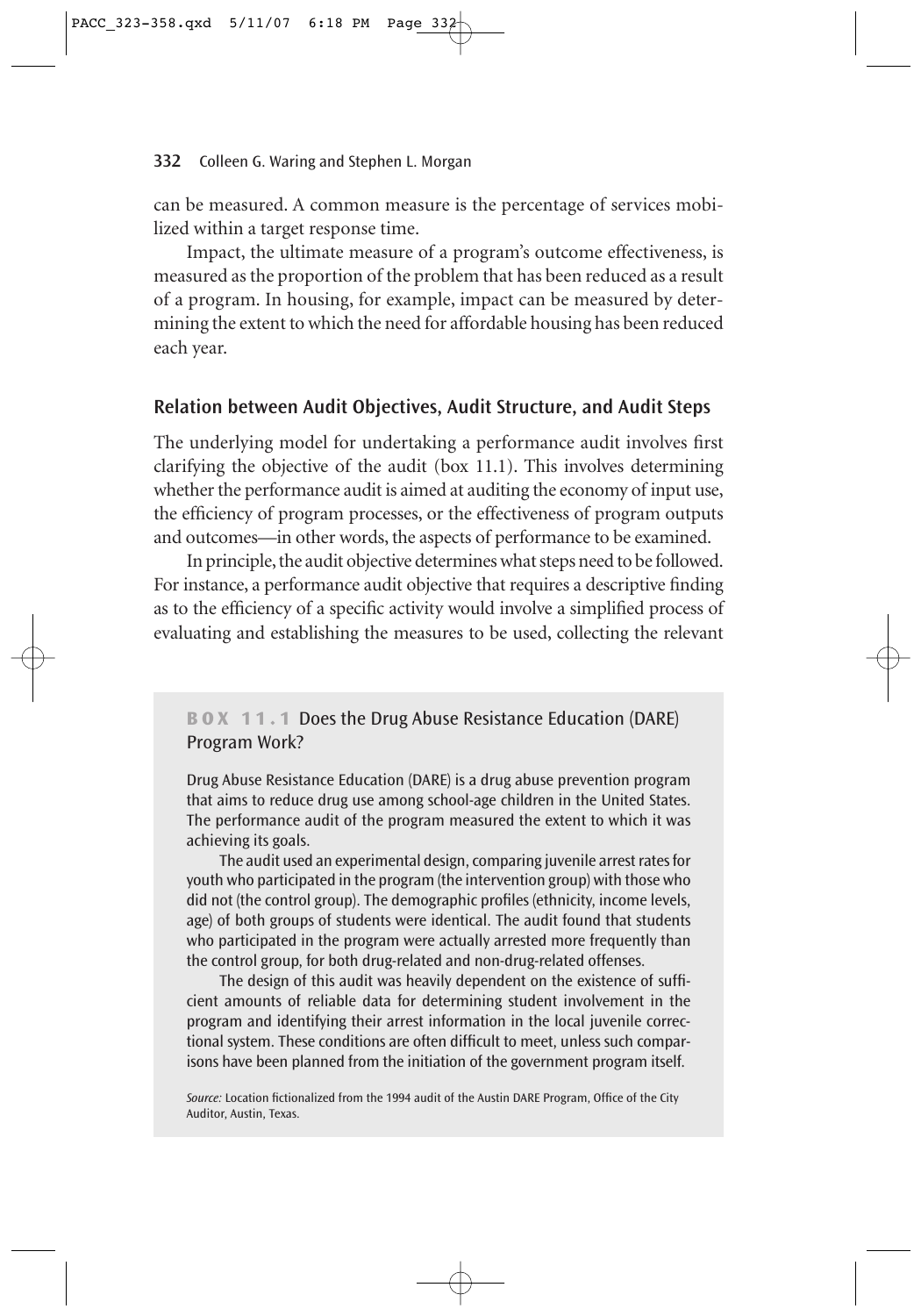data, and formulating a finding. In contrast, if the objective is to measure the efficiency of a program and to provide a causal finding involving the criteria, the condition, the cause, and the effect, the performance audit would involve the following steps:

- *Establish the efficiency measures (or indicators) that will be used for the audit.* Auditors need to evaluate the existing measures used by the program itself, construct ad hoc efficiency measures, or both. A key step is critiquing existing measures against standard criteria for good measures and identifying where measures are deficient.
- Establish the criteria to be used. Auditors need to establish what ideal will be used to measure process efficiency. Will the audit use the program's own stated ideal or a standard or rule, or will it construct a benchmark by measuring efficiency using the selected measures in other similar institutions or programs? Is the stated goal adequate, or should it be changed?
- $\blacksquare$  Determine the validity of the efficiency reports produced by the program. Auditors need to assess the quality of the measure and the quality of the data. Are measures consistent over time? Do they represent the output? Do the data have integrity (are they open to manipulation or collected independently from the function being measured)?
- Determine whether the achieved efficiency levels meet the established goals *or criteria.*
- $\blacksquare$  Determine what causes the efficiency rates to vary from the criteria. Auditors must try to determine what is responsible for variances in efficiency from the standard or average.
- Formulate the performance audit finding and recommend efficiency *improvements.* As part of its recommendations, the performance audit can calculate the projected savings to be achieved if the efficiency improvements are implemented.

# **Conducting the Performance Audit**

Performance auditing is carried out in three phases: planning, fieldwork, and reporting. The methods used to carry out the phases vary widely among auditing organizations around the world.

Performance audits are well suited to being conducted in a team environment, as a diversity of perspectives and experiences can enhance the value of the product. To ensure harmonious functioning, all parties involved in the assignment must understand and accept their roles and responsibilities.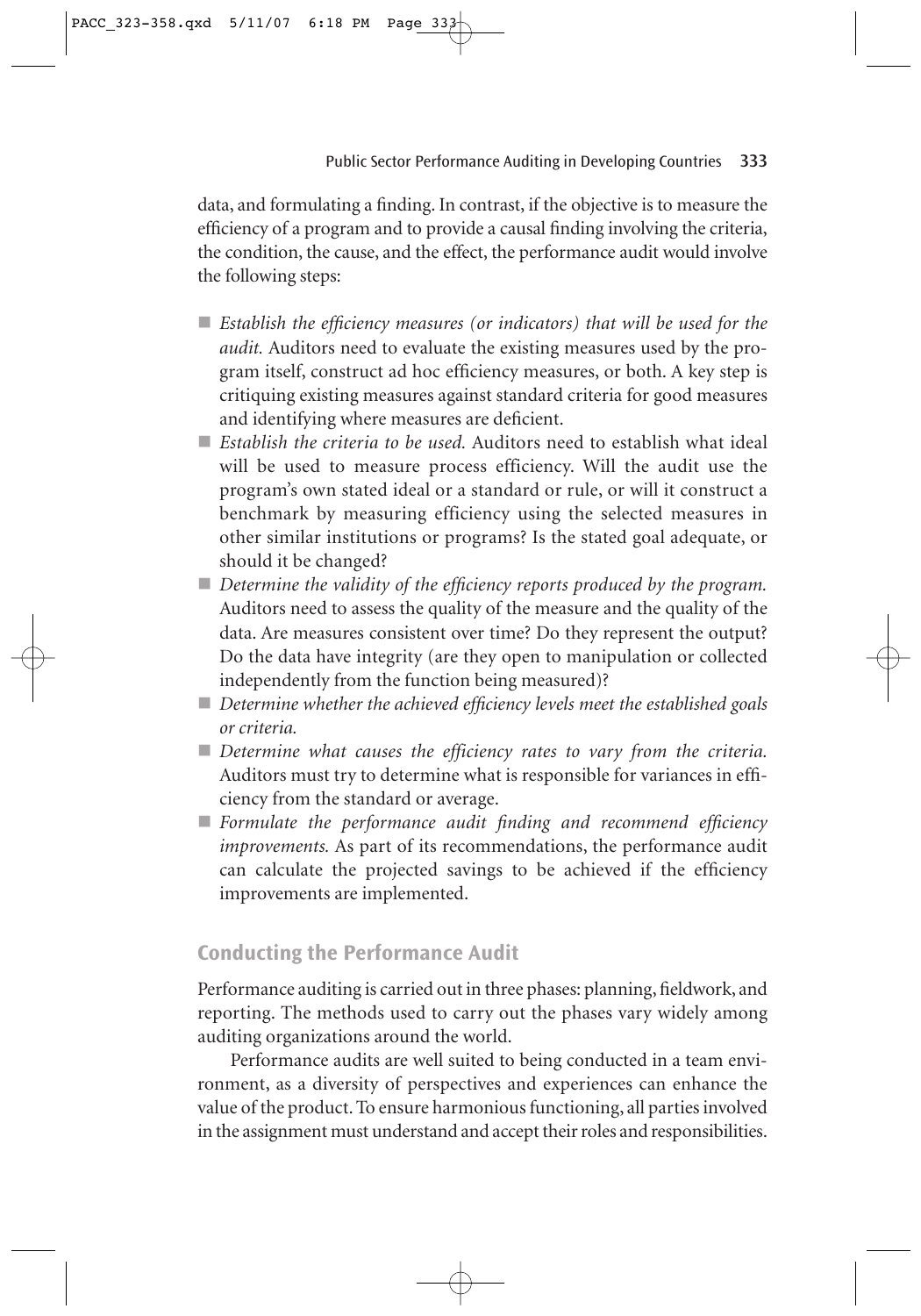Most fundamentally, they must agree on and share a basic understanding of the performance audit's objectives.

Throughout the audit, performance auditors will need to communicate actively with members of the audited institution. The auditor's motto in terms of auditee relations should be "no surprises." The audit begins with an "entrance conference," which is used to introduce the audit team to the management staff and key employees of the institution being audited. Following the entrance conference, auditors should brief managers at all levels on a periodic basis: one of the worst mistakes an audit team can make is to assume that the liaison or manager most closely involved with the audit will keep his or her peers and upper management informed about the audit's findings. This rarely, if ever, happens in the real world of audit communication.

# **Planning**

Unlike financial audits, performance audits are seldom repeated (box 11.2). Consequently, audit tests and procedures that apply to one audit will not necessarily be relevant or useful in the next audit. For example, the measures for success of a school—such as the completion rate for students entering the program or the ultimate percentage of graduates who become gainfully employed—have no relation to the measures of success for a road construction activity. This variation among the government's programs means that auditors must create a unique audit to evaluate the most significant issues of each program.

Unlike in audits of financial statements, in a performance audit the objective of fieldwork is often developed after the audit begins, based on an assessment of the risks and vulnerabilities associated with the activity being audited. However, in some cases the performance audit is initiated at the request of parliamentarians or ministers. When this is the case, the audit's objective can be established at the outset, based on their specific questions or concerns.

Auditors must ensure that their own managers participate actively and continuously raise questions during the planning phase. They can encourage this participation by submitting a written plan that details the steps, schedule, and resources that will be used to accomplish the five phases of planning: (a) gathering information; (b) conducting a risk assessment; (c) assessing the vulnerabilities to the significant risks of the program; (d) defining/refining the audit objectives; and (e) developing the audit scope, audit methodologies, fieldwork programs, and audit budget/resources. The process of developing an audit that best fits the relevant and most critical issues of the particular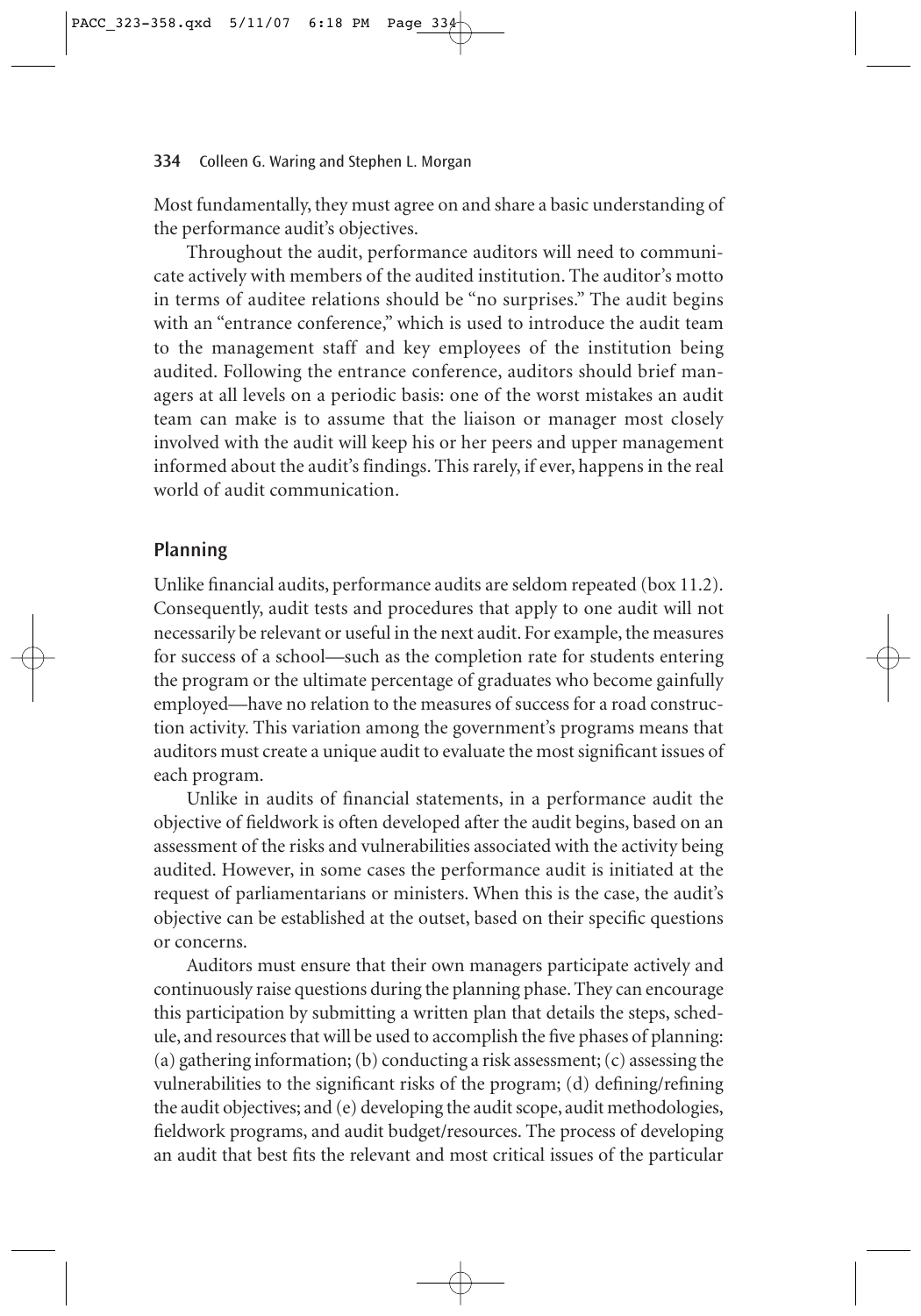# **BOX 11.2** Conducting a Performance Audit of Child Immunization Services at the Local Level

A national law requires all children to be immunized before enrolling in school, and the national budget authorizes funds for conducting immunization programs. The goal of the national immunization program is to eliminate preventable childhood diseases, including measles (rubella), whooping cough (pertussis), tetanus, polio, and diphtheria. At the national level, the National Health Ministry (NHM) conducts awareness marketing aimed at educating parents on the importance of immunization. At the local level, the NHM provides funds for local government immunization services. The NHM sets regulations that prescribe limits on the use of funds: health care providers must use the NHM sliding-fee scale to charge for immunizations based on income ability. The NHM also sets standards for safe handling and appropriate administration of vaccines. Local governments are responsible for monitoring to ensure compliance with regulations.

The NHM allocates funds annually on a formula basis, using census data to calculate a fixed amount for each school-age child in the receiving jurisdiction. The local Health Bureau uses these funds to contract with private sector providers and to supplement the costs of municipal health clinics. For fiscal year 2006, the total allotment from the NHM to the city of B—was \$5.94 million. The city's Health Bureau paid \$1.23 million to local private clinics (as reimbursement for vaccinations), using the remaining \$4.71 million to supplement the operating expenses of city-owned clinics. The Health Bureau reported that 72,366 vaccinations were performed, at a cost of \$82 per vaccination.

*Source:* Authors.

activity or program involves learning about the program, assessing its risks and vulnerabilities, and using the information to develop audit objectives, scope, and methodology. (To illustrate each step of the audit process described below, a fictional case study audit of a local government's immunization program is described in text boxes and tables at relevant points.)

# *Step 1: Gathering information*

To begin tailoring the audit to the activity being audited, auditors conduct background research into relevant literature on the type of activity, review the activity's enabling legislation, and familiarize themselves with its plans, budget and expenditure trends, and program processes (table 11.2). All of the auditors' activities are enriched by interviews of relevant program staff and managers, which can provide insights into the culture, context, and nuances of the environment.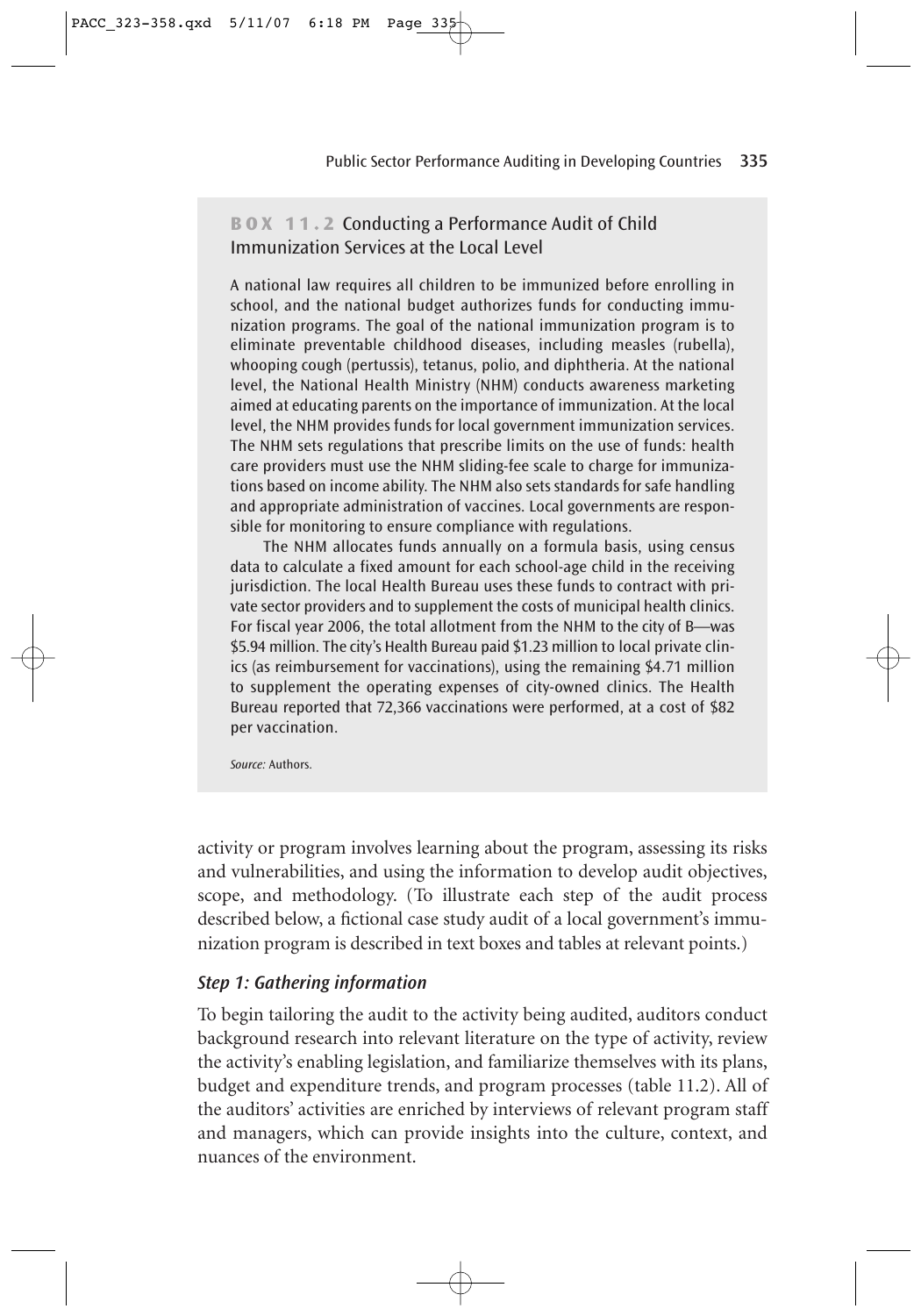# **TABLE 11.2** Pre-audit Information-Gathering Activities and Their Benefits

| <b>Activity</b>                                                                                                       | <b>Benefit</b>                                                                                                                 |
|-----------------------------------------------------------------------------------------------------------------------|--------------------------------------------------------------------------------------------------------------------------------|
| Literature review                                                                                                     | Understanding of issues and risks<br>inherent in activity, accepted manage-<br>ment practices, and performance<br>standards    |
| Study of enabling legislation,<br>other rules and regulations                                                         | Insights into authorized scope of<br>activity and its legal environment                                                        |
| Study of activities plans                                                                                             | Understanding of intended mission<br>and expected results; mapping<br>strategies and processes developed to<br>achieve results |
| Study of budgets and expenditure trends                                                                               | Insights into scope of operations and<br>real priorities of activity                                                           |
| Study of policies and procedures,<br>operating manuals,<br>performance reports, activity<br>logs, organization charts | Insights into formal rules of operation<br>and actual processes                                                                |
| Flowcharting to observe how activities<br>are carried out                                                             | Understanding of front-line experiences<br>and barriers to service delivery                                                    |

*Source:* Authors.

# *Step 2: Assessing risk*

Most performance audits are customized to the nature of the activity or program being audited. This tailoring process begins with assessing risks associated with the activity, in order to focus the audit effort on the most relevant issues. As used in performance auditing,*risks* are events that, if they occurred, would have a negative impact on the organization or its ability to achieve its objectives.

Auditors consider two types of risk: "inherent" and "control" risk. Inherent risks are the events that face the organization by the very nature of its activities. Police officers, for example, face safety risks in engaging in law enforcement activities. Risks of loss or misappropriation of funds are inherent in a cash-handling operation, such as might exist in a health clinic or a bureau that collects traffic fine payments. Control risk (also called *vulnerability*), addressed in the next section, is the risk that remains in the activity after the effects of any internal controls are considered.

Risk assessment involves two steps. The first step is identifying the inherent risks associated with or arising from the type of activity being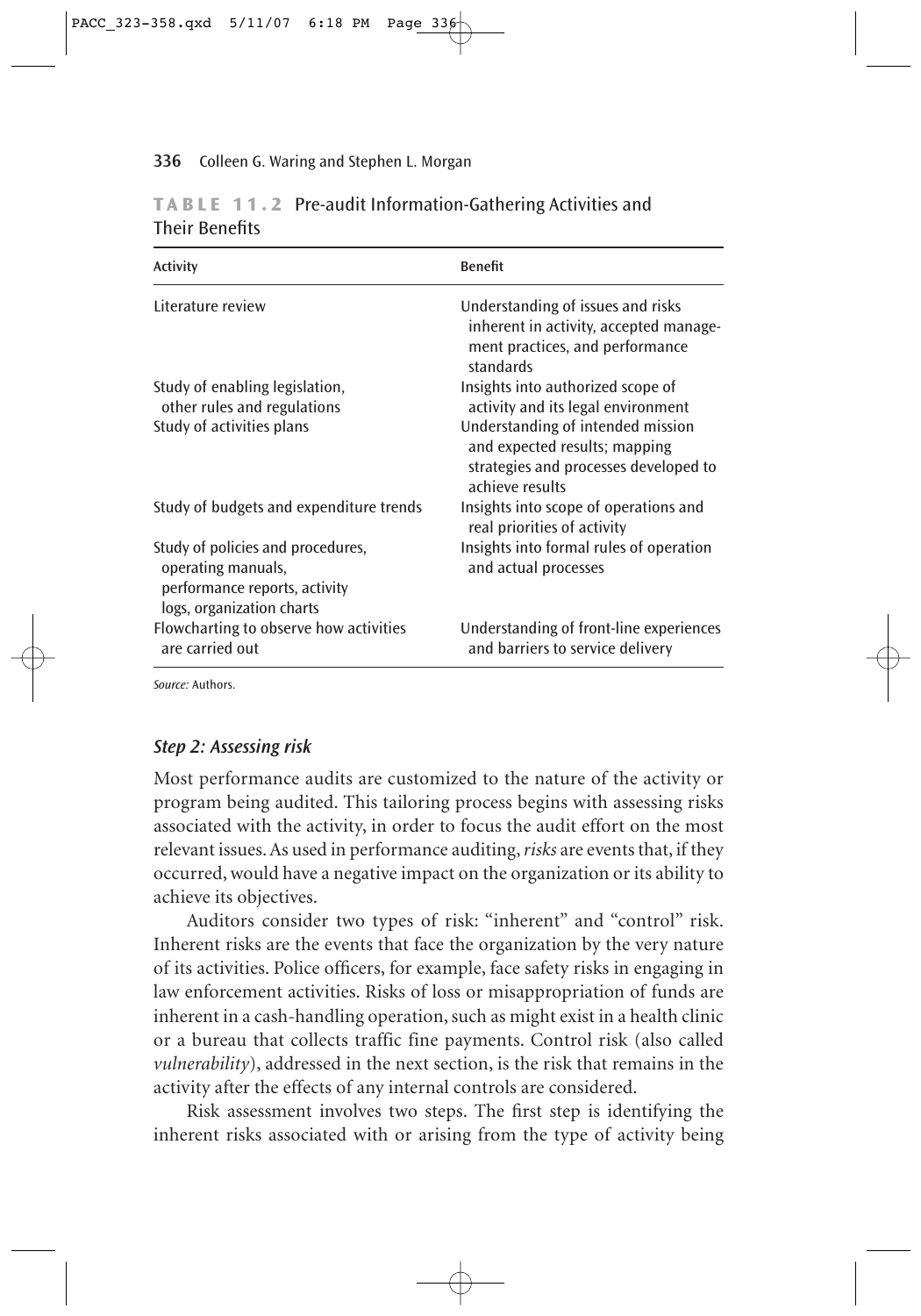audited. Auditors will have collected much of the inherent risk information during the background review process.

The second step is ranking the risks based on their potential impact on the organization. Risk ranking can be done through a variety of methods and at various levels of rigor. Basic risk assessment involves asking the commonsense question, how great will the impact be if this risk event occurs? The impact of the risk event focuses on the activity or organization being audited and can range across any of the standard program performance aspects.What is the impact on the program if it fails to obtain inputs economically? What is the impact if its processes are inefficient? Risk ranking prioritizes the list of inherent risks, ranking each risk as high, medium, or low impact. Whatever factors or means are used, the criteria or reasoning used to rank the risks should be documented in order to ensure that future questions about the decisions made in this crucial phase of the audit can be answered fully.

The product of the risk assessment is a prioritized list of inherent risks, any of which might ultimately become a key focus of the audit objectives. A performance audit of child immunization services, for example, might identify risks that threaten program impact: excessive staff cost for city health clinics, a low rate of children immunized per full-time-equivalent staff, underutilization of government-owned immunization facilities, and prohibitively high fees for immunizations.

# *Step 3: Assessing vulnerability to risks*

Once the risks are assessed and ranked, the next step is to determine how vulnerable the organization is to each risk.Vulnerability represents the probability that a specific risk will occur, given the control procedures that are in place (or not) to prevent it. Auditors assess vulnerability by evaluating the controls and making judgments about whether the controls are likely to be effective. The control risks should be clearly linked to the inherent risks that exist in the ministry, department, or agency being audited.

The output of the vulnerability assessment (table 11.3) will be an additional dimension incorporated into the original risk assessment ranking results. This dimension is critical in determining the issues to focus on during audit fieldwork. Vulnerability assessment is an essential aid in preventing auditors from wasting valuable audit resources examining high-risk issues that already have well-developed controls in place.

# *Step 4: Defining/refining the audit objectives*

With the completion of the risk and vulnerability assessments, auditors must determine what focus their fieldwork should take to add the most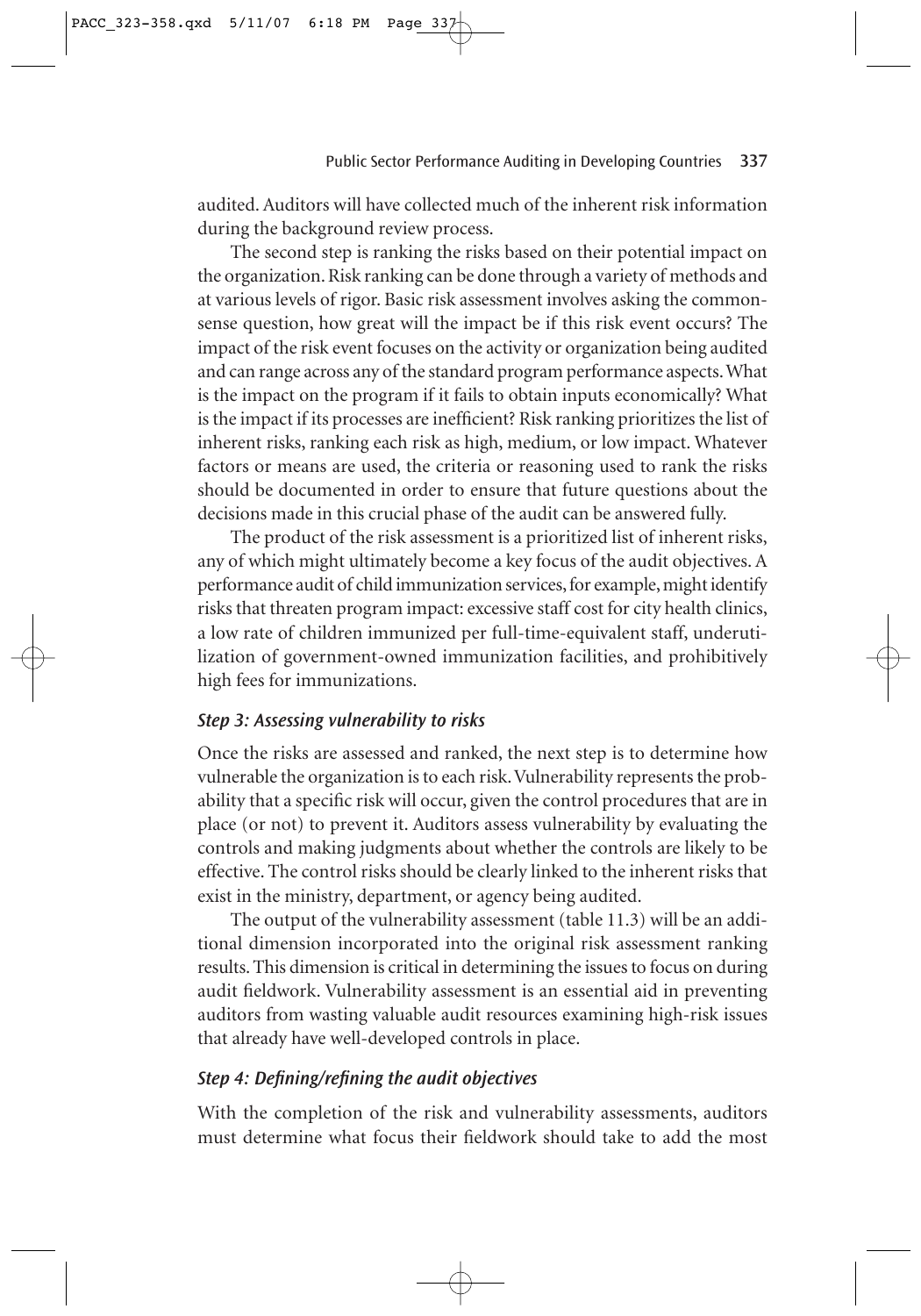# **TABLE 11.3** Vulnerability Assessment of Risks Facing Child Immunization Services

| Risk/controls                                                 | Is control<br>present? | <b>Risk</b><br>level | Vulnerability<br>level |
|---------------------------------------------------------------|------------------------|----------------------|------------------------|
| <b>Excessive staff costs for city health clinics</b>          |                        |                      |                        |
| Human resource management system that                         |                        |                      |                        |
| identifies appropriate professional grades,                   |                        |                      |                        |
| establishes competitive market pay rates,                     |                        |                      |                        |
| tests candidates, and determines placement                    | N <sub>0</sub>         |                      |                        |
| $\blacksquare$ Separation of duties for establishing position |                        |                      |                        |
| pay grades and hiring decisions                               | N <sub>0</sub>         | 4.5                  | High                   |
| $\blacksquare$ Objective process for determining              |                        |                      |                        |
| pay grade for new hires                                       | N <sub>0</sub>         |                      |                        |
| Lower-than-benchmark rate of children                         |                        |                      |                        |
| immunized per full-time-equivalent staff                      |                        |                      |                        |
| Collection and monitoring of data<br>ш                        |                        |                      |                        |
| on clinic productivity                                        | Nο                     | 4.0                  | High                   |
| $\blacksquare$ Evaluation of productivity data                |                        |                      |                        |
| during contract renewals                                      | N <sub>0</sub>         |                      |                        |
| Underutilization of government-owned                          |                        |                      |                        |
| immunization facilities                                       |                        |                      |                        |
| $\blacksquare$ Use of objective population criteria           |                        |                      |                        |
| for location decisions                                        | No                     |                      |                        |
| $\blacksquare$ Local placement of facilities based on         |                        |                      |                        |
| availability of public transportation                         |                        |                      |                        |
| and proximity to concentrations                               |                        |                      |                        |
| of target population                                          | N <sub>0</sub>         | 4.0                  | High                   |
| Prohibitively high fees for immunizations                     |                        |                      |                        |
| of target population                                          |                        |                      |                        |
| National Health Ministry regulations<br>a a                   |                        |                      |                        |
| requiring clinics to charge on sliding-fee scale              | Yes                    |                      |                        |
| ■ City Health Bureau monitoring of fees                       |                        |                      |                        |
| in contract clinics                                           | N <sub>0</sub>         | 4.0                  | High                   |
| Review of fees and charges during                             |                        |                      |                        |
| contract renewal                                              | N <sub>0</sub>         |                      |                        |

*Source:* Authors.

*Note:* Risk is scored on a scale of 1–5. The highest risk score (5) indicates that a risk event could significantly impair achievement of objectives.

value. Audit objectives focus the fieldwork phase of the audit. Ultimately, the audit report will answer the question posed by the audit objectives.

The objective queries should be phrased in as specific terms as possible, posed in a close-ended rather than open-ended format. That is, rather than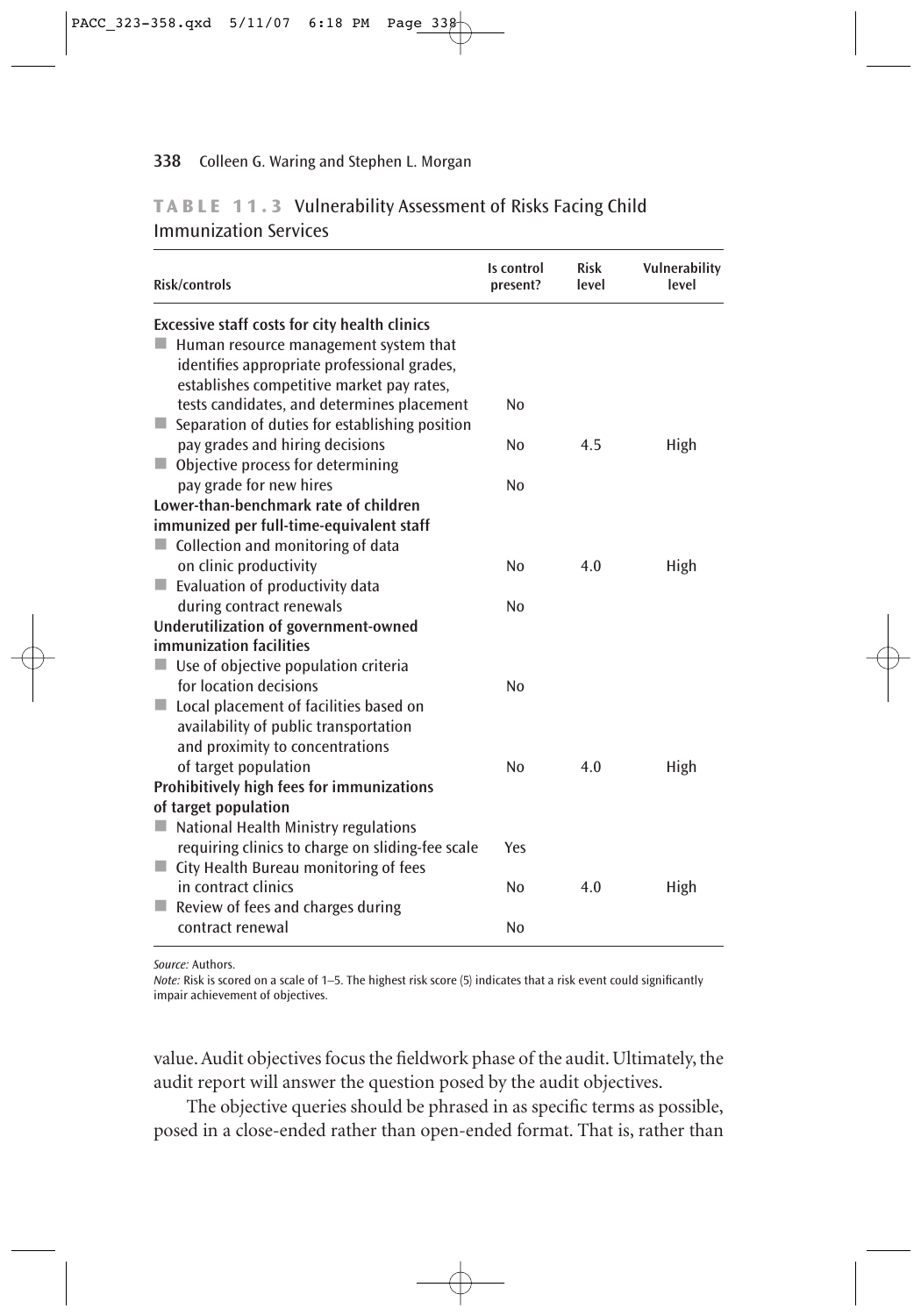asking,"How is the city's immunization program performing?" the objective query should ask, "To what extent is the immunization program providing full coverage for the eligible population, as measured by the percentage of local children 2–7 who receive the full series of required vaccinations?"

Objectives should also be framed keeping in mind the realistic scope and methodology of the audit. If, for instance, more than one element of performance is to be reviewed, the objectives should be separated.

The steps for developing audit objectives can be summarized as follows:

- **Understand the primary report user.**
- I Identify the subject, problem, or concern that will be explored.
- Create an "input-process-output-outcome" diagram, and determine if it concerns processes, outputs, or outcomes.
- Decide which aspect or aspects of performance to include in the audit (economy, efficiency, effectiveness).
- Decide which elements of the audit finding to develop, and link them to subobjectives.
- Develop subobjectives as a series of separate questions addressing each finding element required to meet the audit objective.

Before selecting an audit objective for fieldwork, the audit team must evaluate the "auditability"of potential objectives.A variety of constraints can limit the auditors' ability to answer the question posed by an audit objective in time for the information to be relevant. For example, an audit question may require considerable staff resources or specialized expertise in order to find the answer. Issues to be considered in determining auditability include audit skill, audit power, the availability of evidence and information, the required audit hours, the audit morale, and the time frame within which the results must be provided to the decision maker. Based on the risk and vulnerability assessments, a series of objectives is formulated (table 11.4).

# *Step 5: Determining the audit scope, methodology, fieldwork program, and audit budget*

The audit scope defines the depth and coverage of audit work and any limitations to that depth or coverage. Auditors typically determine scope based on a compromise between the ultimate objective of the audit and the time, cost, and expertise constraints. Scope decisions include the time period covered by the audit, the kinds and sources of evidence, the universe (population) that will be examined, the sample size and site selection rationale, and the need for and means of obtaining expert advice. In selecting evidence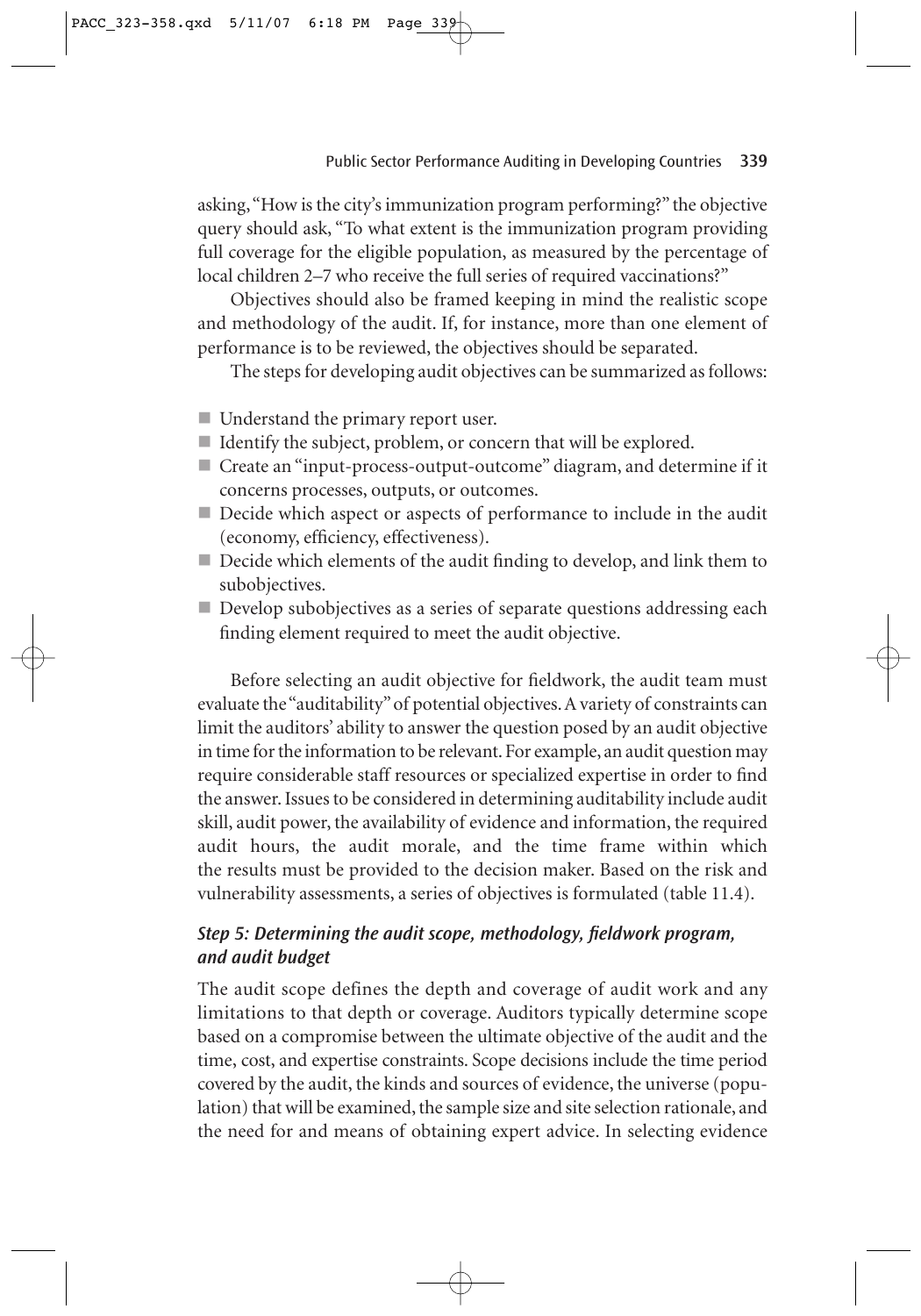|  | <b>TABLE 11.4 Performance Objectives Based on Assessed Risks</b> |  |  |
|--|------------------------------------------------------------------|--|--|
|  | of Child Immunization Program                                    |  |  |

| <b>Risk</b>                                                                             | Objective question                                                                                                                                                                                                                                                                                                                                                                          |
|-----------------------------------------------------------------------------------------|---------------------------------------------------------------------------------------------------------------------------------------------------------------------------------------------------------------------------------------------------------------------------------------------------------------------------------------------------------------------------------------------|
| Staff costs for city health clinics are excessive.                                      | Are staff costs in city health clinics<br>comparable to market rates for pay<br>and benefits for similar work,<br>experience, and education?                                                                                                                                                                                                                                                |
| Rate of children immunized per full-time-<br>equivalent staff is lower than benchmarks. | What is the immunization rate per<br>full-time equivalent in city-owned<br>clinics? How does it compare to<br>local private sector clinics and<br>the national average?                                                                                                                                                                                                                     |
| Government-owned immunization facilities<br>are underutilized.                          | To what extent are city immunization<br>clinics used? If utilization is lower<br>than capacity, what is the impact on<br>the clinics' average unit costs?<br>If utilization rates are lower than<br>capacity, what are the causes?                                                                                                                                                          |
| Fees for immunizations are prohibitive<br>for target population.                        | Are all subsidized clinics charging the<br>National Health Ministry sliding-fee<br>scale for immunizations? If so, are<br>the fees correct with respect to the<br>actual income level of the patient's<br>family (that is, are income levels<br>correctly reported)? If not, what is<br>the total amount charged incor-<br>rectly to families or inappropriately<br>subsidized to families? |

*Source:* Authors.

types and sources, auditors consider the type and number of records to be collected, the location of operations that will be visited, what new data need to be created, the form of the information to be collected, and the reliability of the data that will be collected.

Methodologies are the data collection and analysis techniques used in performing the audit (table 11.5). For each type of methodology, audit plans (sometimes called "audit programs") spell out the detailed steps to implement the methodology. Audit methodologies may involve collecting and analyzing data or forms routinely kept by an organization for purposes other than the audit or analyzing information collected by auditors.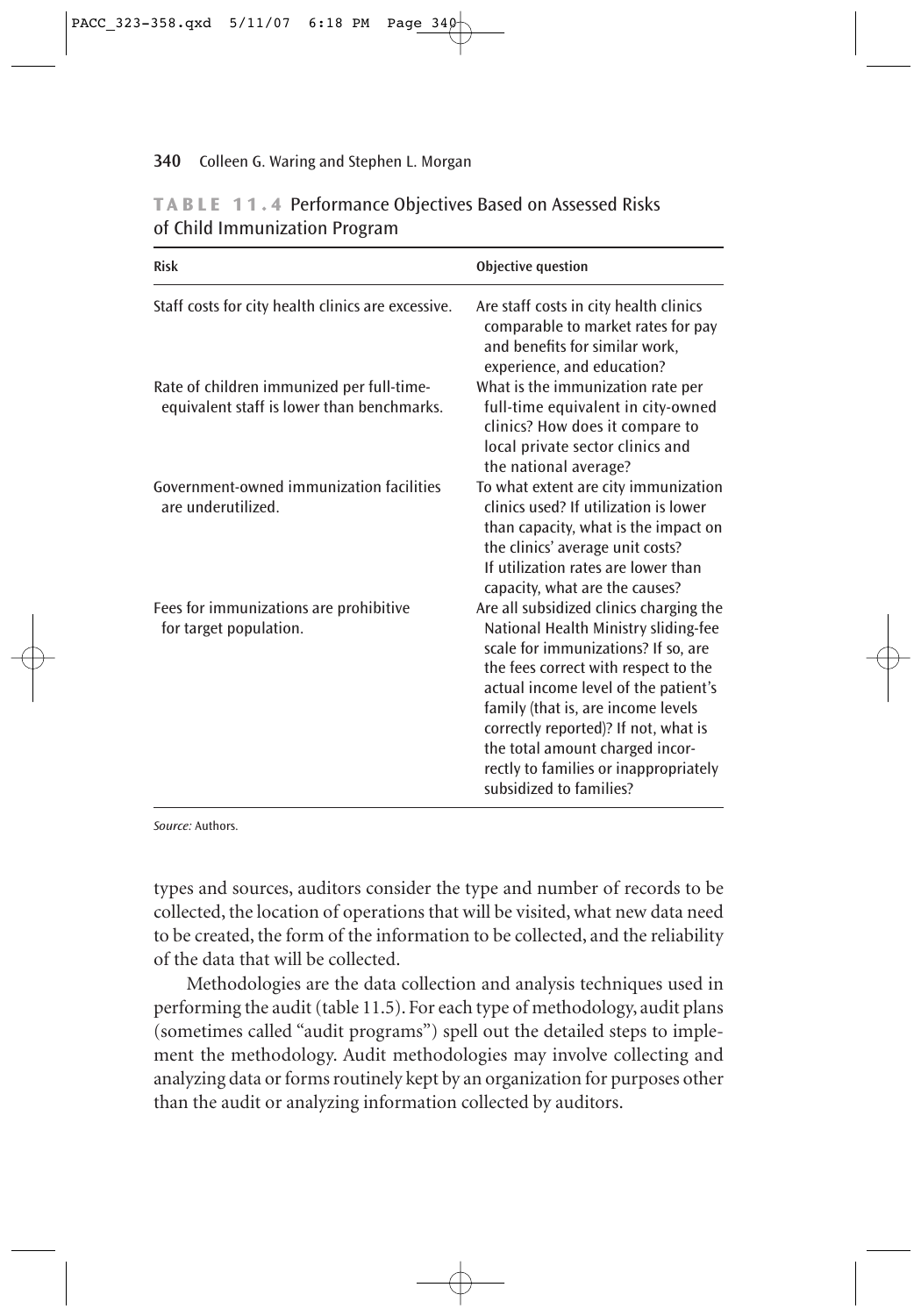|                                                                                                                                            | Methodologies for analyzing data                                                                                                                                                                            |                                                                            |  |
|--------------------------------------------------------------------------------------------------------------------------------------------|-------------------------------------------------------------------------------------------------------------------------------------------------------------------------------------------------------------|----------------------------------------------------------------------------|--|
| Methodologies for gathering data                                                                                                           | <b>Quantitative methods</b>                                                                                                                                                                                 | <b>Qualitative methods</b>                                                 |  |
| Sampling<br>Automated data retrieval<br>Questionnaires, surveys,<br>focus groups<br>Trained observer ratings<br>Interviews<br>Benchmarking | Content analysis<br>Ratio analysis<br>Trend analysis<br><b>Flowcharting</b><br>Cost-benefit analysis<br>Inferential statistics<br>Variance/comparative<br>analysis<br>Regression<br>Interrupted time series | Case studies<br>Expert judgment<br>Document<br>examination<br>Case studies |  |

#### **TABLE 11.5** Methodologies for Gathering and Analyzing Data

*Source:* Authors.

The audit team considers several variables in choosing the appropriate methodology with which to answer the audit objective questions:

- *What information is needed to answer the objective question?* For example, if the audit objective relates to the unit cost performance of an environmental inspection program, the data required will be the number of outputs (number of inspections) and the inputs (cost data).
- Where will auditors obtain the information they need? Before authorizing and initiating an audit methodology, auditors should anticipate any barriers, such as the location, availability, and reliability of information and information sources.
- How will auditors obtain the information they need? Once the specific types and sources of data are identified, the data collection method must be determined. If original data must be collected, a data collection instrument should be designed and pretested during the planning phase.
- What will auditors do with the information once they have it? Auditors must ascertain the specific data analysis methods they will use to answer the audit objective question.
- *What questions will the information answer?* This critical question helps ensure that the auditors begin with the end in mind. Without it, relevant information that was not previously considered might go ignored, or time might be wasted collecting information that proves to be inadequate to meet the audit objective.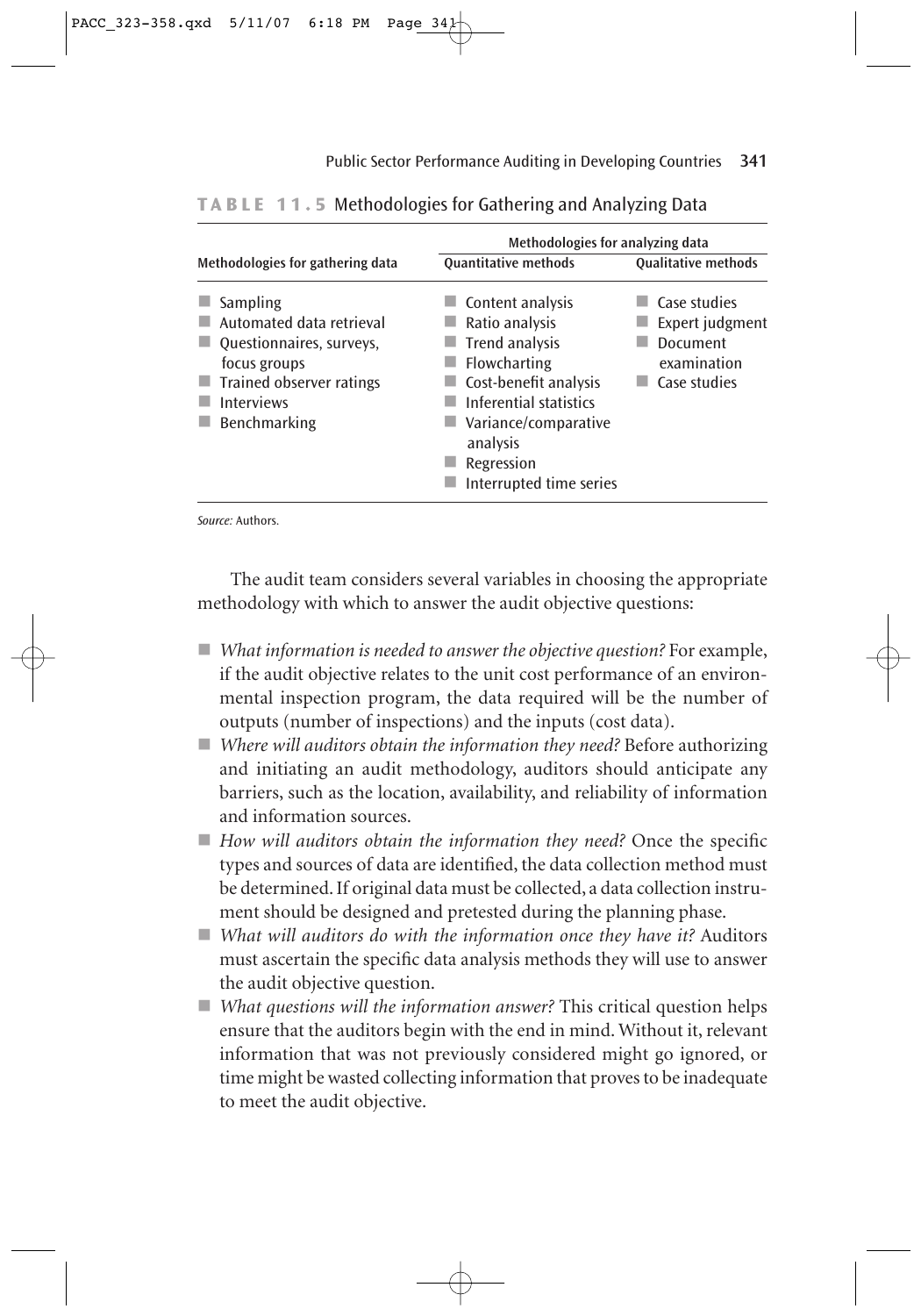■ *What are the limitations of the audit?* It is important to communicate with clients about the limitations of the work to be done.

An important principle of performance auditing is to select methodologies that will accomplish the audit objectives at the least cost. The methodology should be linked to the fieldwork program by specifying the evidence to be collected and the techniques for analyzing the evidence.

When selecting methodologies, auditors must choose whether to conduct the audit as a measurement-based or process-based audit. A process-based approach entails a review of the control system over performance. This type of audit focuses on the way things are done, the systems that are in place, and the procedures that are used. The measurement-based approach focuses on the achievement of specific aspects of performance. It provides findings that describe actual performance, such as the unit cost to provide a service or the percentage of clients who are satisfied. In an ideal audit world, the most comprehensive and persuasive audit would combine both approaches. However, auditability considerations generally make this too expensive or time consuming to be practical.

Once the audit objectives, scope, and methodology have been selected, the audit team develops an audit fieldwork program. A fieldwork program worksheet should present a clear chain from the audit objectives and subobjectives through the scope description to the required tasks, the sampling methodologies, the data collection and analysis methodologies, and the proposed data sources, documents, and systems. It should also contain confirmation of supervisory approval, an audit budget and allocation of resources, a time line, and the means to be used to involve external resources and communicate with the audited organization or program. The fieldwork program should be presented to and discussed with the audit organization's management before fieldwork begins, ideally leading to agreement on its main parameters. A sample matrix for making the linkage from the audit objective to the design of the audit structure and the fieldwork is provided for the immunization case study (table 11.6)

# **Fieldwork**

The fieldwork program sets out the required tasks and maps out processes for each aspect of fieldwork (box 11.3). While the exact steps to be followed are specific to each audit and determined in the fieldwork plan, some data collection considerations are common to all audits. The rigor and security of data collection play an important role in the data's ultimate credibility as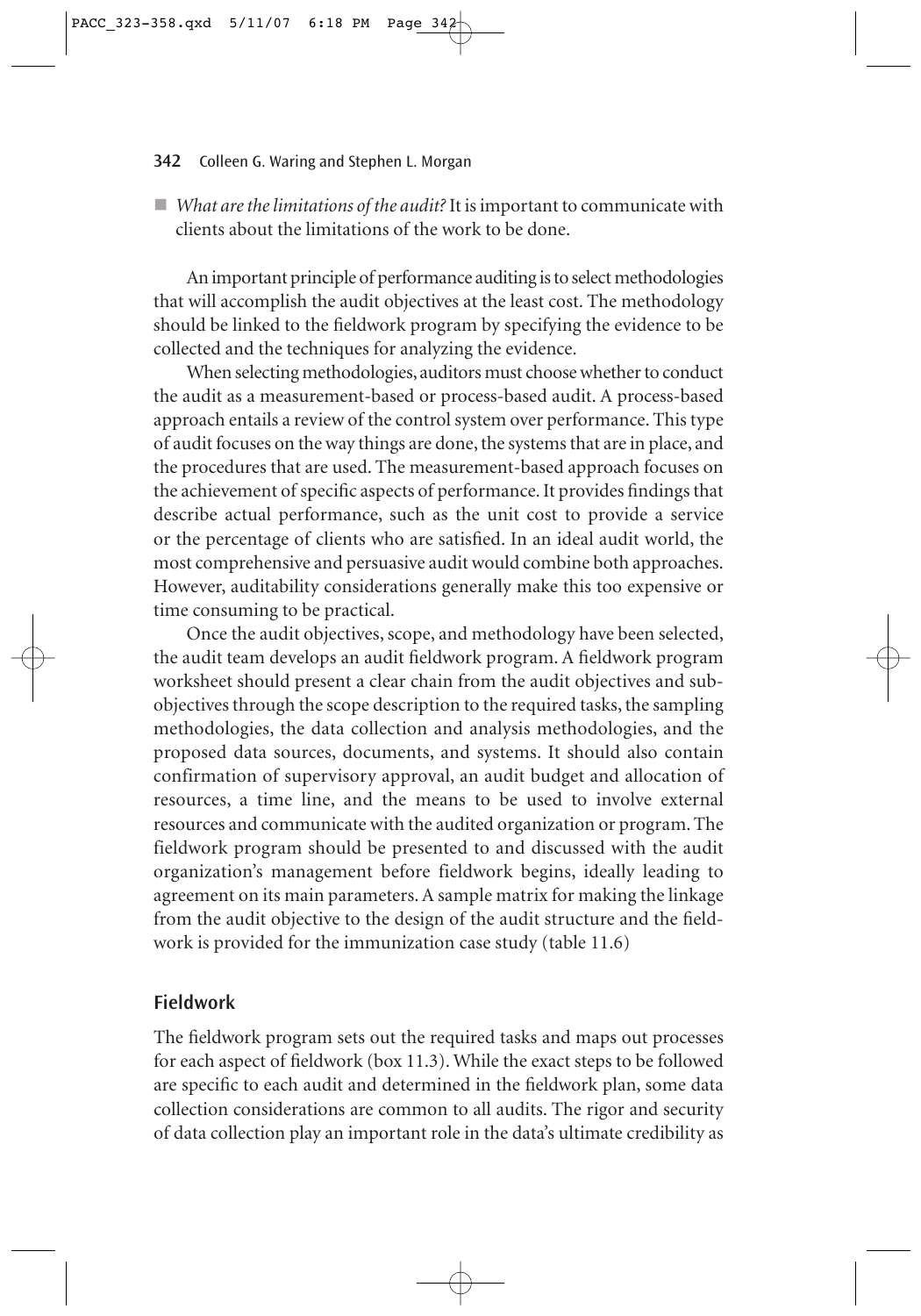| Ï                         |   |
|---------------------------|---|
| $\mathbf{I}$<br>5         |   |
| -----<br>.<br>.<br>.<br>. |   |
| ֜֜֜                       |   |
| runter and<br>ĺ           |   |
|                           |   |
| ŀ<br>$\frac{1}{2}$        | : |

| Immunization Program                                                                                                                                                                                                       |                                                                                                                                                                               |                                                                                                                                                                                                                |                                                                                                                                                                                                                                                                                                                                                                               |
|----------------------------------------------------------------------------------------------------------------------------------------------------------------------------------------------------------------------------|-------------------------------------------------------------------------------------------------------------------------------------------------------------------------------|----------------------------------------------------------------------------------------------------------------------------------------------------------------------------------------------------------------|-------------------------------------------------------------------------------------------------------------------------------------------------------------------------------------------------------------------------------------------------------------------------------------------------------------------------------------------------------------------------------|
| Objective question                                                                                                                                                                                                         | Finding element                                                                                                                                                               | Data needed                                                                                                                                                                                                    | Analysis method                                                                                                                                                                                                                                                                                                                                                               |
| clinics are comparable to<br>work,<br>market rates for pay and<br>staff costs in city health<br>in place to ensure that<br>Does city have system<br>benefits for similar<br>experience, and<br>Process based<br>education? | recommended controls for<br>resources procedures and<br>compensation programs<br>Condition: Actual<br>city practices                                                          | resource and hiring managers<br>compliance with pay range<br>Criteria: Best-practice human Policies and procedures for<br>Actual practices of human<br>Hiring documents for<br>pay determination<br>thresholds | Compare pay rates paid to authorized<br>ensure comparable pay and benefits.<br>Conduct content analysis of policies,<br>determine if they are adequate to<br>hiring forms, and procedures and<br>documents to assess congruence<br>Evaluate controls or processes to<br>compare it against actual hiring<br>pay rates for specific positions.<br>between policy and practice. |
| immunization dinics compare<br>How does actual utilization of<br>capacity,<br>what is the impact on clinics'<br>Measurement based<br>If utilization is under<br>average unit costs?<br>with capacity?                      | Criteria: Optimum utilization<br>Condition: Actual utilization<br>Effect: Unit cost differential<br>for underutilized dinics<br>rates of city clinics<br>rate of city clinics | Number of clinic visits per day,<br>time per clinic visit (sign-<br>Current average service<br>week, month, and year<br>Available clinic hours<br>in and sign-out logs)                                        | Multiply number of visits times average<br>Calculate average number of daily and<br>Compute average time per visit.<br>weekly clinic visits for selected<br>seasonal months in the year.<br>time for actual utilization.                                                                                                                                                      |
|                                                                                                                                                                                                                            |                                                                                                                                                                               |                                                                                                                                                                                                                | $_{(continued)}$                                                                                                                                                                                                                                                                                                                                                              |

 $\mathfrak{\mathfrak{p}}$ 

 $\left| \begin{array}{cccc} \texttt{PACC\_323-358.qxd} & 5/11/07 & 6:18 \texttt{PM} & \texttt{Page\_343} \end{array} \right|$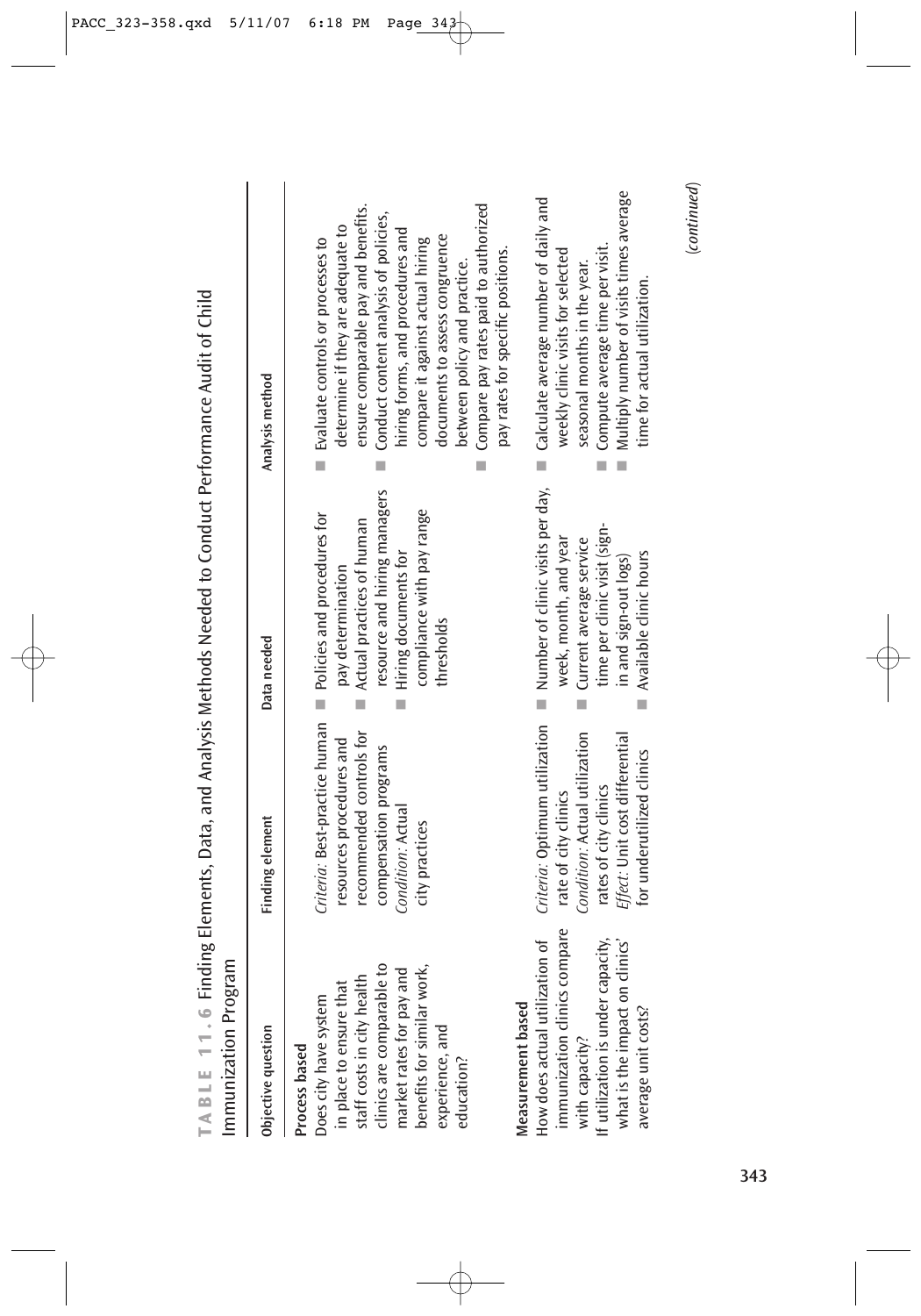| S<br>į  |
|---------|
| ها<br>٠ |
| ۲<br>ĭ  |
| ٠<br>₹  |
| J       |
| I       |
| 3       |
|         |
| t       |

| Objective question                              | Finding element                      | Data needed                 | Analysis method                        |  |
|-------------------------------------------------|--------------------------------------|-----------------------------|----------------------------------------|--|
| If utilization rates are                        | lower than <i>Cause:</i> Reasons for | Inic staff schedules        | Compute optimum number of possible     |  |
| capacity, what are the causes? underutilization |                                      | Number of examination rooms | visits based on hours, staffing, and   |  |
|                                                 |                                      |                             | available exam rooms.                  |  |
|                                                 |                                      |                             | Compare optimum to actual.             |  |
|                                                 |                                      |                             | If actual usage is less than capacity, |  |
|                                                 |                                      |                             | interview staff and customers to       |  |
|                                                 |                                      |                             | determine causes.                      |  |

Source: Authors. *Source:* Authors.

I

**344**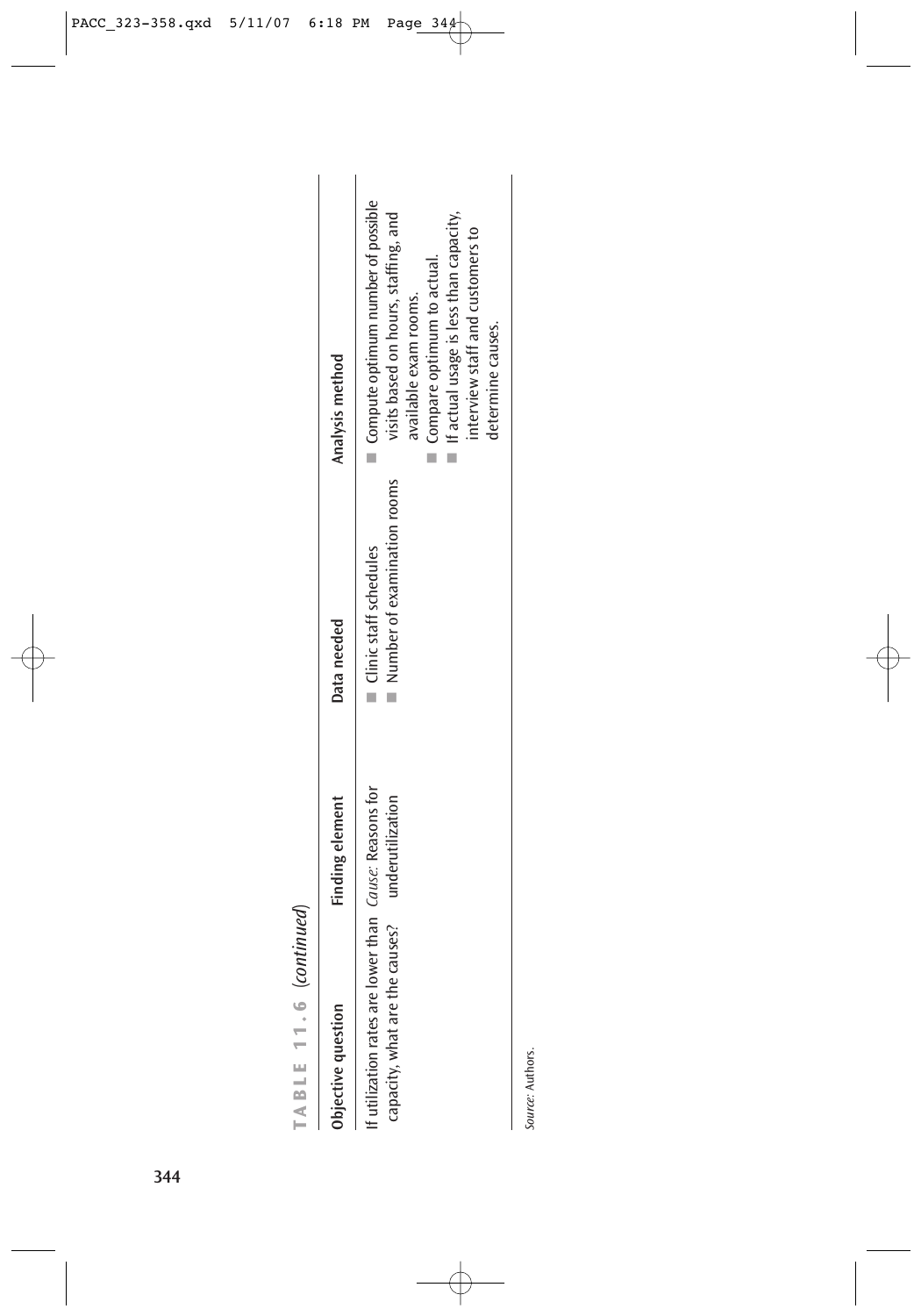**BOX 11.3** Cost of Child Immunization Services Clinic Staff: Site Visit Fieldwork Plan

To determine each position's title and pay rate, auditors will collect current job descriptions and personnel files for every staff member employed during the year. From each job description, they will record the position's primary duties, required types and years of experience, required amount of education, and any licenses or other required certifications.

From each employee's personnel file, auditors will

- $\blacksquare$  collect pay status documents and record the current authorized salary amounts and any supplemental pay (mileage allowance, telephone allowance, and so forth);
- assemble job application and resumé documents, and record the date of hire, reported experience, education, and licenses and certifications at time of hire; date and type of additional education, licenses, or certifications since hire date; and ratings from last three performance appraisals; and
- collect last three months' canceled payroll checks for all staff currently on payroll.

They will then compare actual pay amounts with authorized salary amounts from pay status documents and resolve variances while on site.

*Source:* Authors.

audit evidence. The audit team's composition, characteristics, and training must be adequate to minimize bias and interpretation errors. Ensuring that the sampling strategies are appropriate for the evaluation questions improves credibility. The audit manager can also elect to obtain an opinion on the adequacy of the methodology from an independent party.

When undertaking data analysis and interpretation, it is important to ensure that all competing explanations for effect and cause are considered. Teams should be trained to look for data that will negate their initial findings. Important values that apply to all stages of the fieldwork process are to be careful and precise and to limit the final interpretation and description of the data to the boundaries set by the characteristics of the methods used and data obtained.

Auditors classify the information they collect into four types: testimonial, documentary, analytical, and physical (in order of increasing strength). As the audit team begins to plan the audit procedures, it should consider the types of evidence and information it will be collecting and build in means to ensure that the information will be relevant to the audit objective and sufficient and competent to support expected conclusions. Some of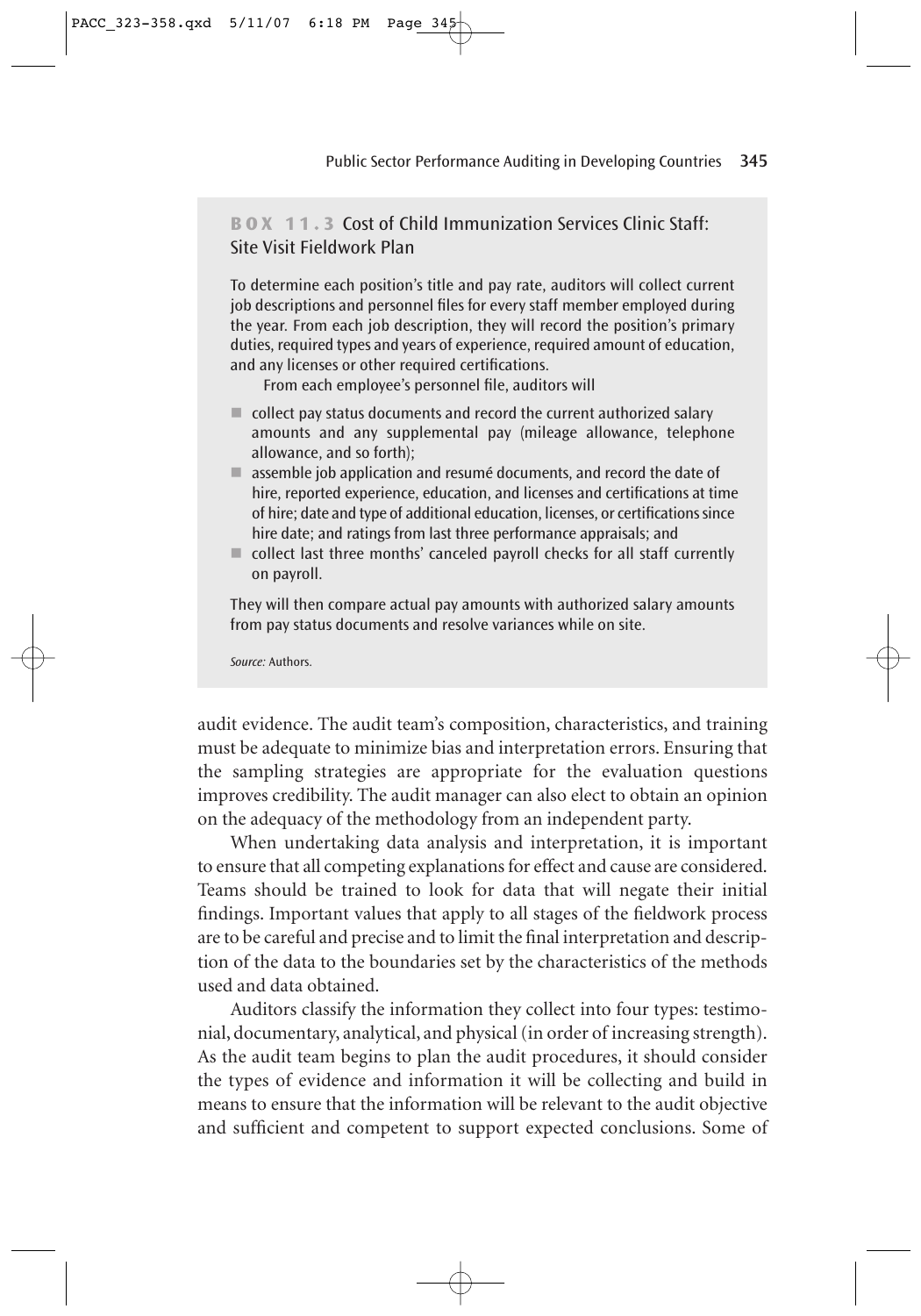these means including paying attention to interviewing strategies (eliminating leading questions, for example); triangulating, by combining data sources, methods, and other factors to examine the question under study; performing consistent analysis (by compiling complete, rigorous, and accurate field notes, for example); weighting evidence; using debriefings and feedback; and carefully documenting audit processes, data, and findings.

# **Reporting**

For each audit, the audit team will have determined the means of reporting the audit findings at the beginning of the fieldwork. The decision on reporting medium will be based on the audit organization's relevant auditing standards and the customer's needs—both for timeliness in receiving the audit results and for the ultimate use to which the findings will be put. Audit reports may take the form of a complete report that describes the audit objectives and fully describes the conclusions along with the evidence that supports those conclusions, or they may be provided in the form of a high-level presentation that highlights the objectives and results in a series of headlines. Other, less conventional media for audit reporting include video- or audio-taped presentations by the auditors and one-on-one briefings by the auditors to the requesters of the audit.

The performance audit report is not a prewritten, fill-in-the-blank form. In order for it to be used effectively, the audit report should be clearly understandable to its intended audiences. Just as the audit itself was tailored to the specific issues and vulnerabilities of the activity being audited, the audit report must present the specific conditions along with the particular audit procedures used and results obtained. All audit reports must contain an explanation of the origination or reason for conducting the audit; sufficient background on the audited activity to enable readers to understand its findings; a clear statement of the audit objectives; a description of the scope and methodologies; the audit findings; and conclusions and comments by the responsible managers over the audited activity. However the results of the audit are communicated, auditors should take care to ensure that the results are documented in a form that is retrievable, to ensure that the public and other interested parties have appropriate access, in accordance with the government's transparency laws, and to enable oversight authorities to review and provide ultimate accountability for the findings and audit recommendations.

Government audit reports usually have a variety of audiences, each of which has different needs and levels of preexisting understanding of the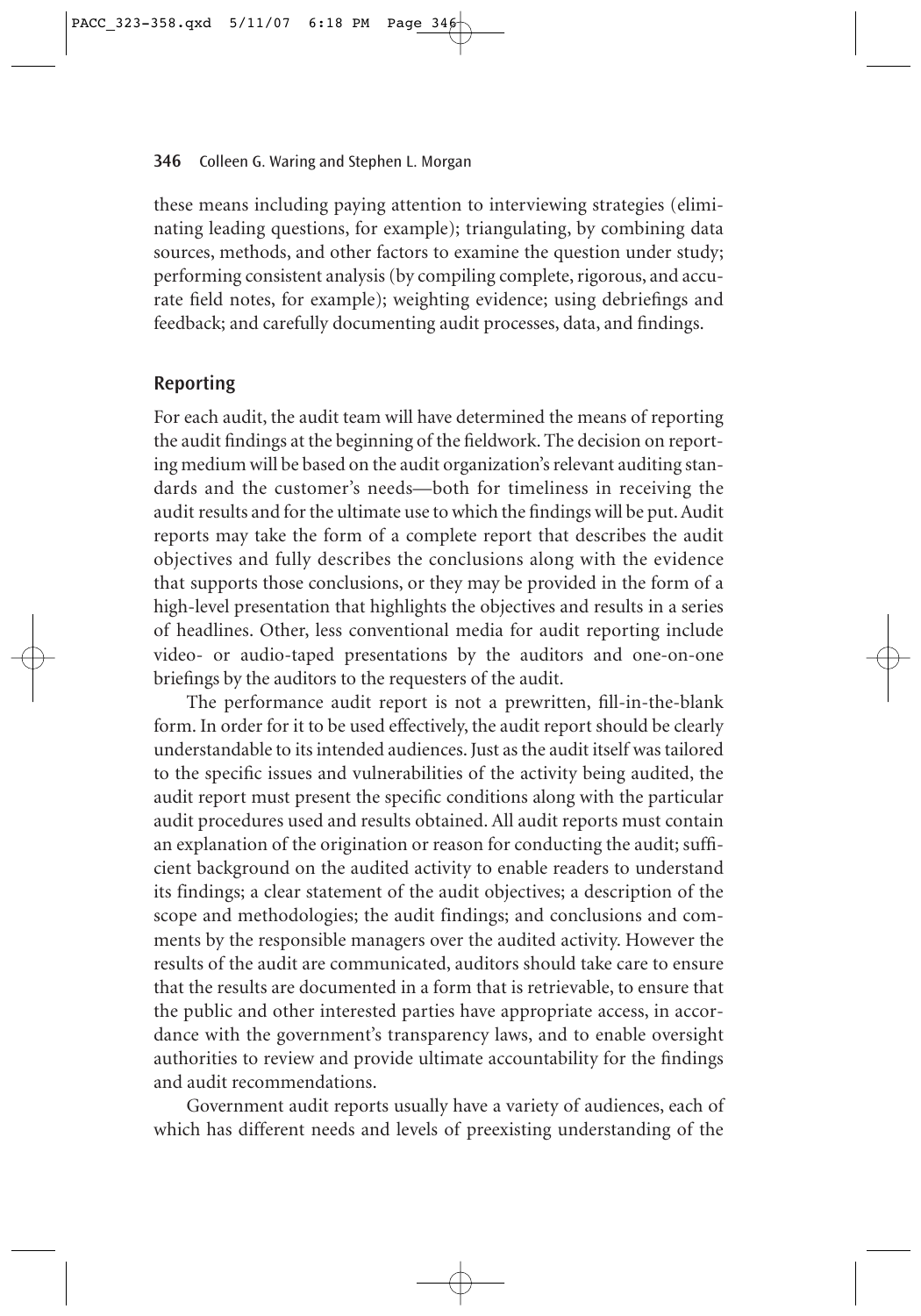issues presented. Each audience will have a different amount of time available to devote to reading and digesting the audit report's contents. These differences in needs and level of attention to findings can best be served by providing the audit report information at various levels of detail. The primary audiences for audit reports are the managers and decision makers within the audited activity, policy makers over the audited activity, the public (through the media), special interest groups, and civil society organizations. More and more, audit organizations are also providing press releases with their audit reports as a way of helping the media discern the key points and understand the context of the findings.

# *Communicating audit findings*

Because every performance audit is unique to the environment and issues it covers, the corresponding audit report must also be unique. This presents challenges to auditors, who must decide what information and how much detail to include in the report, how to organize the information, and which words to choose that will accurately and precisely portray their conclusions without overstating or obscuring the nature of the problems they found.

Key requirements for effective audit report writing involve presenting an understanding of the relations among the elements of the finding so that those relations can be clearly portrayed and organizing information in a manner that corresponds with readers' existing conceptual frameworks. Describing audit findings clearly involves determining and conveying the finding elements in their proper logical relations. The specific elements needed for any single finding will depend on that particular audit objective. However, the logical relation among the elements of a finding is fixed. Understanding that relation is the key to establishing which element is which. This logical relation is best portrayed graphically (figure 11.2).

The audit team must examine and sort its findings before drafting its report, in order to determine the most appropriate organizational structure. Using a logical order and classification in presenting the findings can help readers understand the report. Reports can be organized chronologically (presenting findings in the same order as the steps of the process), in order of importance, or by themes (categorical).

Audit findings need to be both understandable and readily accessible in the report. Toward this end, auditors should organize the material deductively and provide different report elements to meet the differing needs of various audiences. This means that although the audit process itself proceeds inductively (from the collection of detailed data and information to the development of a general rule or conclusion), the report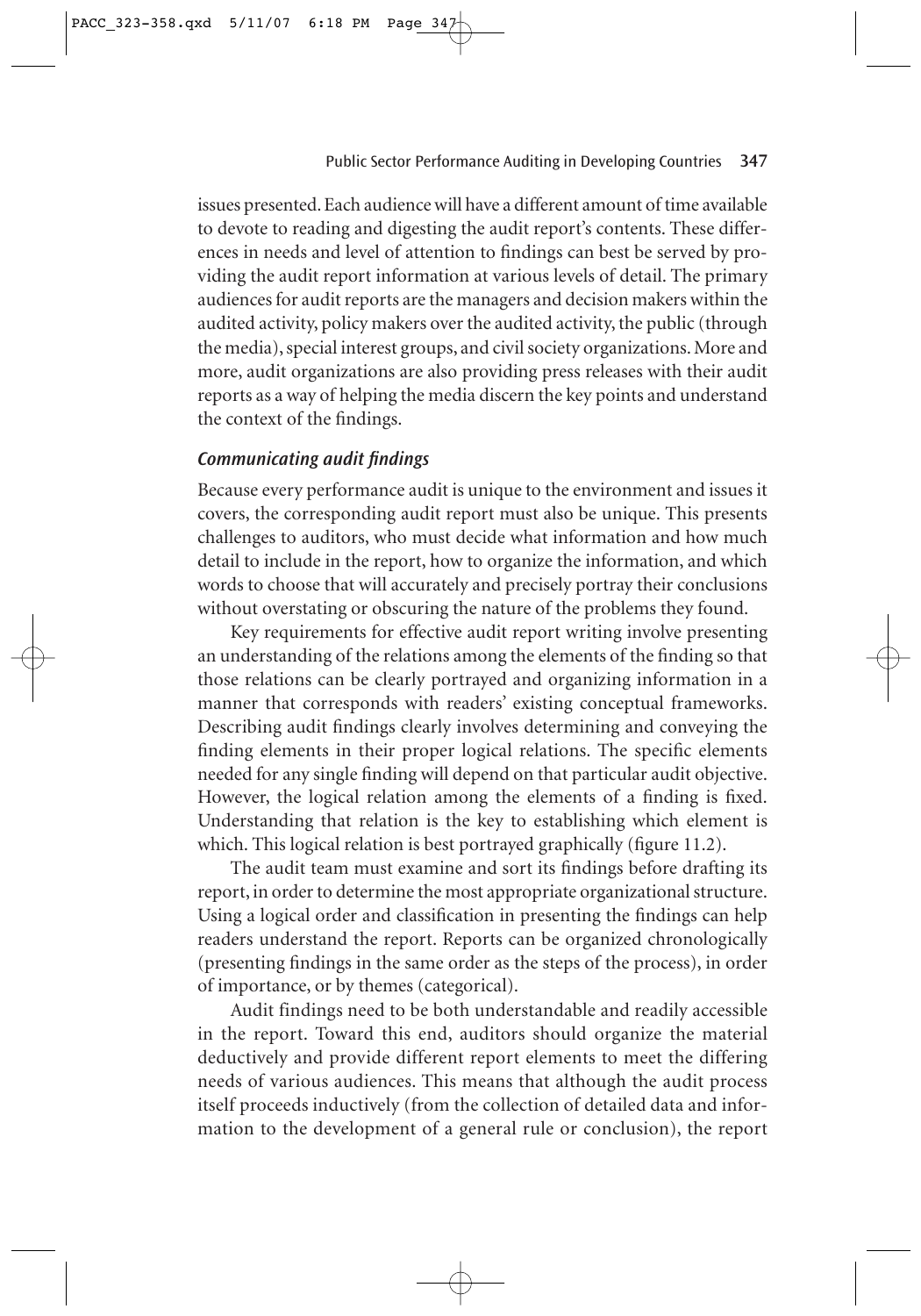

*Source:* Authors.

# **FIGURE 11.2** Interaction among Elements of an Audit Finding

should first present the key messages or conclusion and then provide the evidence to support that conclusion. The report also needs to provide headlines and summary information that accurately and clearly convey key messages.

Designing an effective audit report begins with audience analysis. Who will be reading the audit report? What are their preexisting understandings and questions about the report? How much time will they be able to devote to reading the findings? Because different audiences have different needs, questions, and time constraints, audit reports are often segmented into several separate "documents,"each designed to meet specific audience needs and often presenting the same information in different formats. Formats include the following:

- A one-page summary with bulleted messages summarizing the findings to provide for a quick scan.
- Deductive headlines that summarize findings to allow readers to quickly find a section of interest. Longer reports list these headlines in a table of contents to support quick access to particular issues or findings.
- $\blacksquare$  A background section describing processes, environmental characteristics, and program scope and design characteristics, such as budget, staffing, locations, program goals, and strategies.
- $\blacksquare$  The main text, which details the supporting evidence for each conclusion, to allow staff and management of the organization being audited to examine and understand the audit's messages.
- A list or table of audit recommendations or corrective actions identified, which enables readers to quickly scan the solutions. The auditee's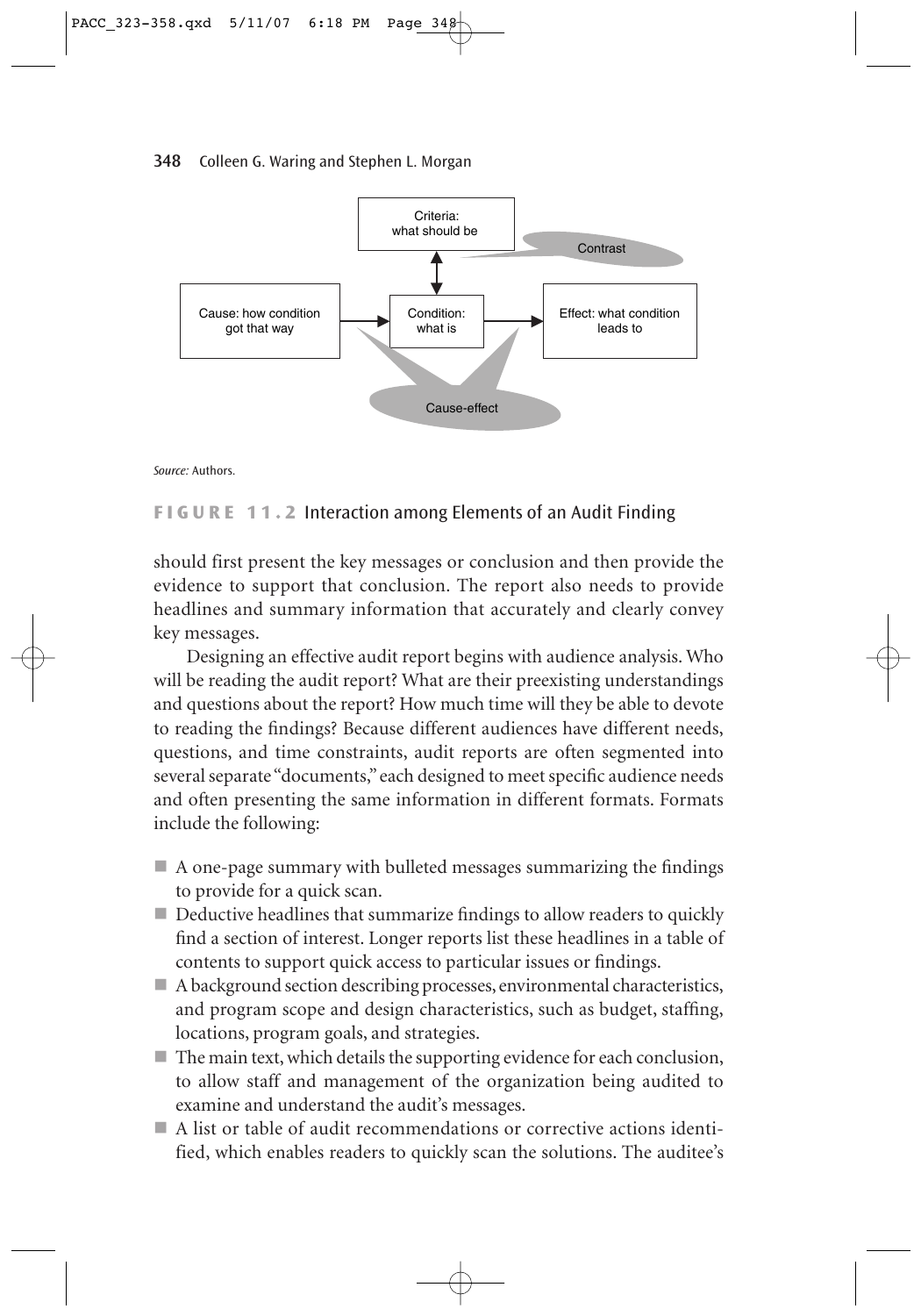concurrence with the recommendation and action plan for implementation can be included here.

■ Appendixes, which amplify and provide reference information for the reader's use. These may include detailed methodology descriptions, tables and charts with supporting data, and reference material about the audited activity.

A new technology currently being explored by educators—the podcast (a videotaped message of any length, recorded and available for replay by clicking a Web link)—may become a powerful means for auditors to explain and present their findings at the user's convenience.

# *Facilitating positive reception by the auditee*

Regardless of the degree of independence accorded to the audit function, auditors must balance their role of watchdog with the goal of improving the program. Both auditors and auditees can benefit from a collaborative approach to the performance audit, by focusing on the improvements that can be made from a thorough and critical evaluation of the activity being audited.

Although the primary role of a government audit is to ensure accountability for meeting citizens' expectations, performance audits also provide an excellent opportunity to set out a road map for change. The audit organization that focuses its attention and report solely on deficiencies and weaknesses will ultimately find that the auditees' natural defensiveness overcomes the desire to improve. The delicacy of balancing between being a watchdog on behalf of the principal and being a constructive agent for change underscores the importance of effective communication skills.Auditors need to be helpful and constructive, even as they maintain their integrity to the government's laws and the highest values of public service.

An effective way to achieve this balance during the final stages of the audit is by including auditees' comments in the body or appendix of the audit report. Other means include recognizing improvements made by auditees during the audit, citing best practices exhibited by the auditee, and highlighting instances of exemplary performance. Citing these achievements in the audit scope produces a more balanced audit report, and it increases the likelihood of achieving the desired outcomes for accountability and improvement.

# **Conducting Performance Audits in Sub-Saharan Africa**

Despite overwhelming challenges, many countries in Sub-Saharan Africa have succeeded in establishing many features of good public governance. In governments that have not documented their operations or established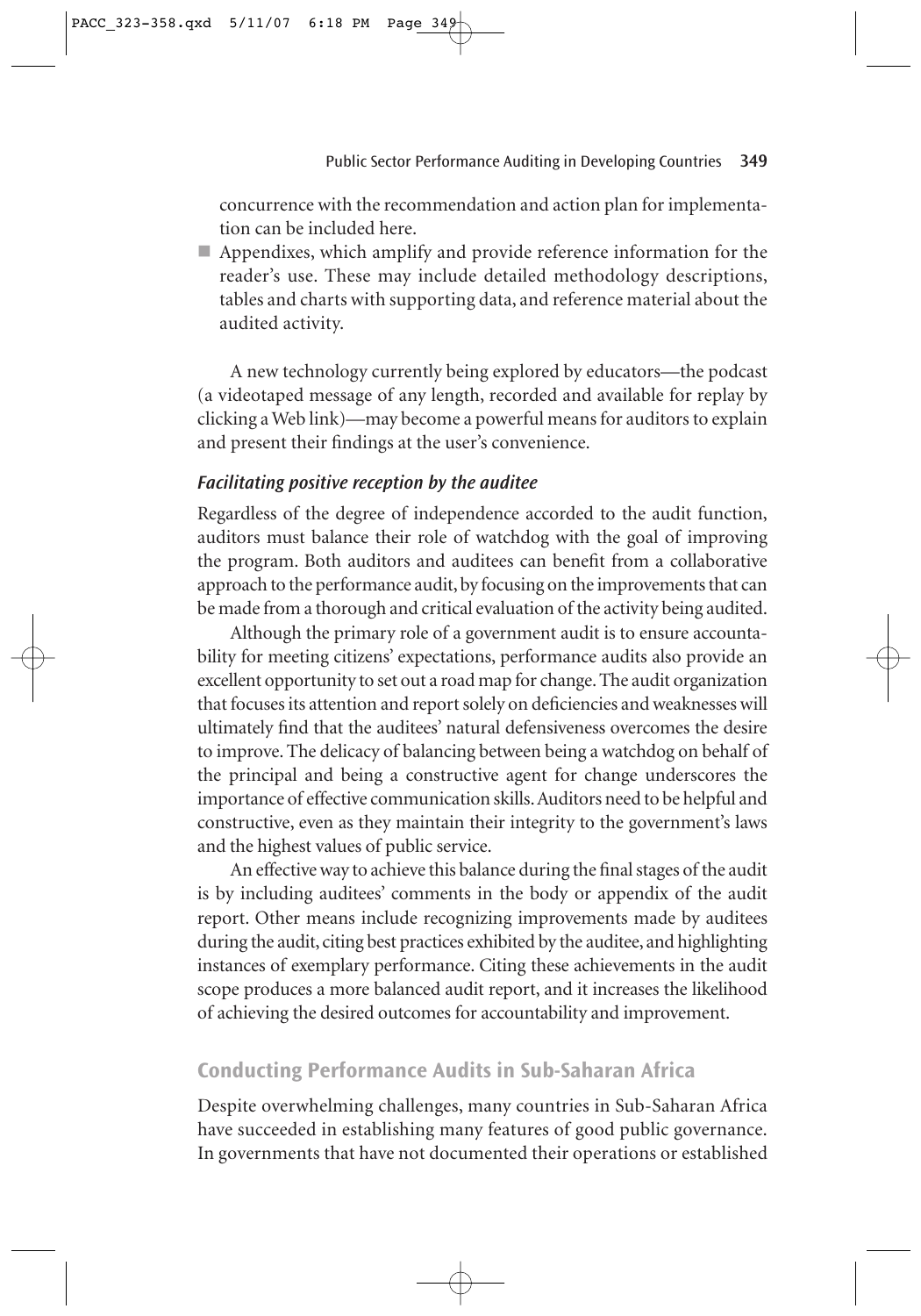tracking mechanisms for recording and monitoring the outputs they produce, both process- and measurement-based performance audits can help establish some of these foundations. Although auditors must maintain their objectivity about the activity being audited, at the end of the project they often share with managers the information and systems they have created to carry out the audit steps. For instance, where flowcharts and process descriptions did not exist, audit documentation has often served as the initial basis for a training or policy manual that helps establish routine practices. In a measurement-based audit for which ad hoc systems were developed to collect performance information, auditors often share copies of their data collection instruments (forms, surveys, and so forth) or reproduce copies of analysis tools used in the audit for managers or staff to adopt.

When performance auditing is first introduced, it is advisable to focus audits on readily measurable indicators, such as the reliability of reported information or the effectiveness of selected processes to achieve specified outputs. Until the audit function has built sufficient credibility and established its expertise in advanced methodologies, it may be overreaching to perform program effectiveness audits on experimental or long-term impact programs (such as research or disease prevention).

The most valuable performance audits that can be conducted in countries in Sub-Saharan Africa, at the local, regional, or national level, include the following:

- Effectiveness of revenue-collection processes, as measured by the percentage of assessed taxes or fees collected and received by the government, the timeliness of debt collections, and the accuracy of reporting by taxpayers
- Reliability of reported performance data (are services provided, clients eligible, program funds spent as reported?)
- Asset management (equipment and infrastructure maintenance, repair, utilization, and replacement)
- I Validity of performance measures (do measures indicate real performance, important or relevant elements of performance?)
- Cost of services, such as cost per patient visit in health clinics, cost per household for sanitation and solid waste pick-up, and cost per thousand gallons of water
- **E** Service timeliness, access, equity, and availability
- Staffing ratios compared with benchmarks (teacher/student, nurse/ patient, doctor/patient, jailer/prisoner)
- Utilization rates (hospital beds, school desks, fleet vehicles)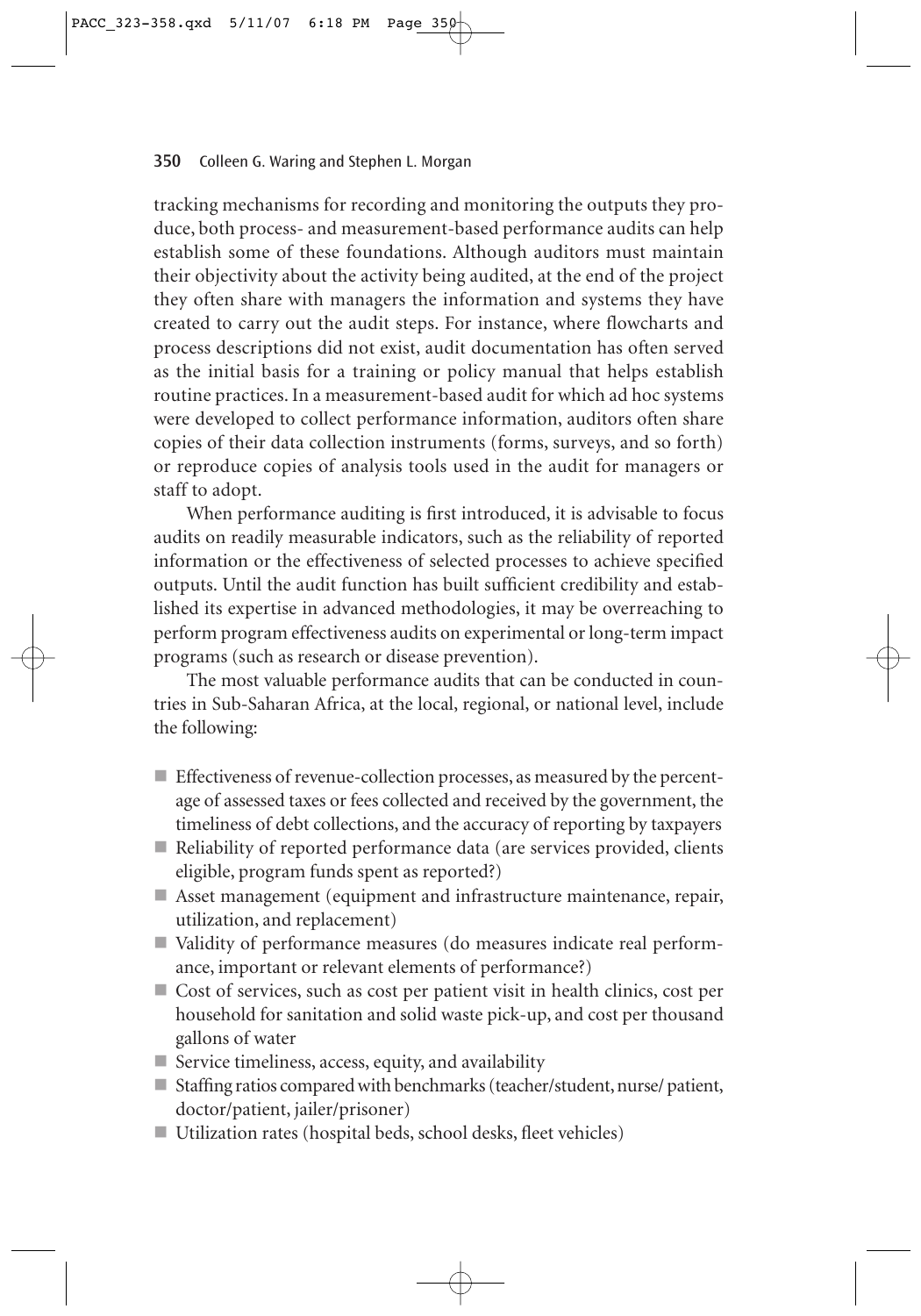- Regulatory enforcement effectiveness, measured by real change in regulated activity or by ability of regulators to assess penalties, enforce corrective actions, and provide meaningful coverage of regulated industry
- Effectiveness of procurement processes (compliance with competitive requirements to ensure least cost, means to ensure the quality of goods or services purchased, and equity in opportunities to all qualified vendors for government purchasing dollars).

Performance audits are capable of providing information and accountability about the provision of services that is not available from the financial and regularity audit alone. However, the decision to implement a performance audit program should be predicated on the existence of certain prerequisites that form the foundation from which to apply accountability to government actions or omissions. These include the rule of law, clearly defined government organizations with well-understood roles and responsibilities, and the existence of policy planning and budgeting structures and basic accounting systems capable of and used in the tracking, categorization, and reporting of economic transactions (Adamolekun 1999; Madavo 2005). In addition, certain caveats should be borne in mind (table 11.7).

Addressing the broader role of audit in public sector governance, a new practice guide by the Institute of Internal Auditors entitled *The Role of Auditing in Public Sector Governance* (Waring and others 2006) cites several key requirements to an effective audit function. These include organizational independence, a legal mandate, unrestricted access to information, sufficient

| Before you                                                              | You should                                                     |
|-------------------------------------------------------------------------|----------------------------------------------------------------|
| Move to performance auditing                                            | Have effective financial auditing                              |
| Seek to control outputs                                                 | Control inputs                                                 |
| Install an integrated financial                                         | Operate a reliable                                             |
| management system                                                       | accounting system                                              |
| Introduce internal control                                              | Establish external control                                     |
| Insist that managers efficiently<br>use the resources available to them | Adopt and implement<br>predictable budgets                     |
| Introduce performance<br>or outcome budgeting                           | Foster an environment that supports<br>and demands performance |
| Introduce performance contracts<br>in the public sector                 | Enforce formal contracts in the<br>private sector              |

**TABLE 11.7** Caveats about Conducting a Performance Audit

*Source:* Adapted from Schick 1998, cited in World Bank 1998.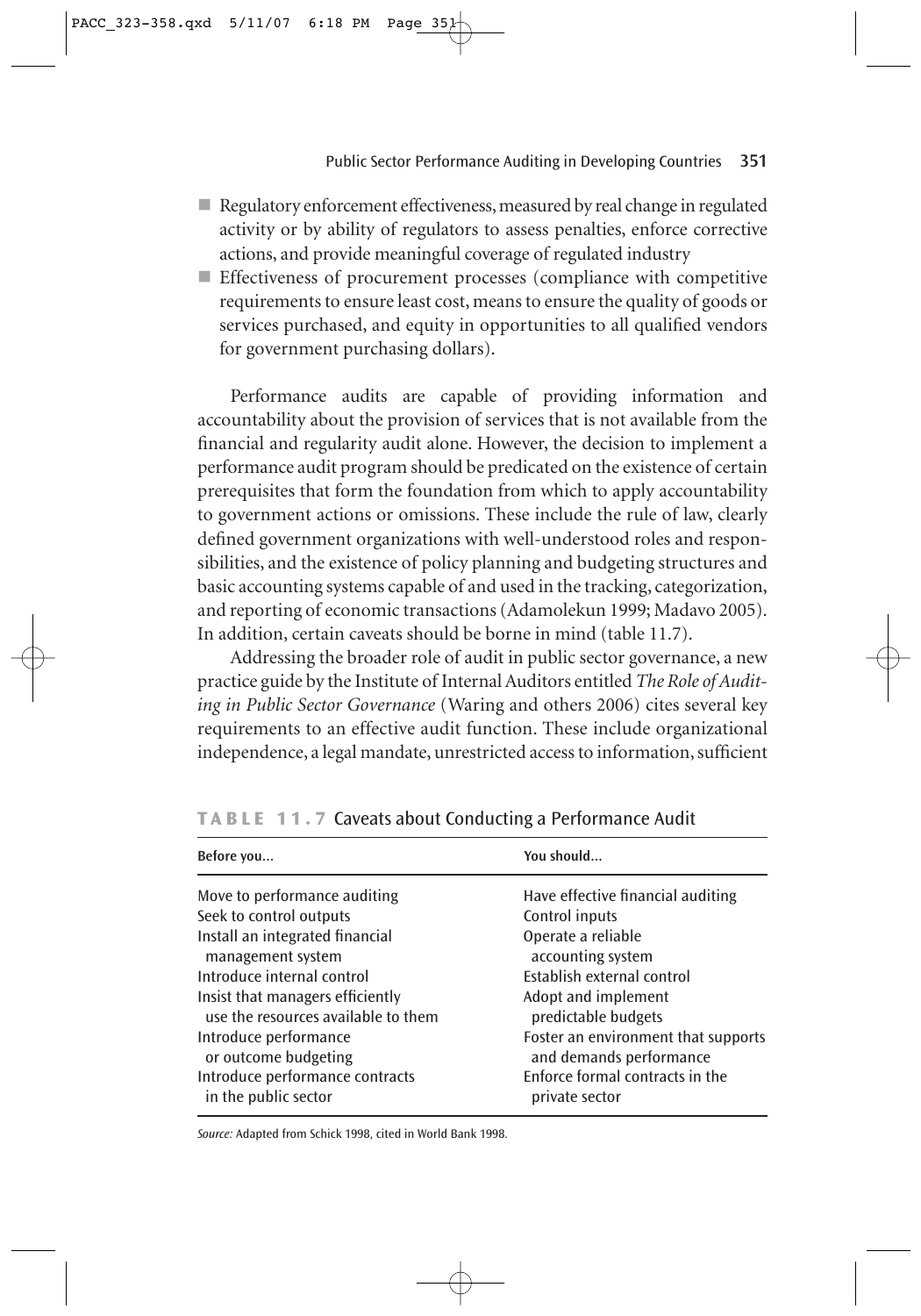funding, competent leadership, competent staff, stakeholder support, and professional audit standards. A few of these elements are present in some countries in Sub-Saharan Africa. Even the most advanced countries around the world will not have all of them fully in place.

Some good examples of strong legal mandates exist in Sub-Saharan Africa. South Africa's 1999 public finance management legislation, directed to the national and provincial governments, includes requirements and strong support for public sector audit. The East and Southern African Association of Accountants-General (ESAAAG) has adapted the Institute of Internal Auditors standards and promulgated public sector internal audit standards that provide a solid foundation for professionalism. Several pieces of supreme audit institution and internal audit legislation include language mandating unrestricted access to data and information to the auditors.

Challenges remain, however, in creating an institutional environment that is conducive to reaping the benefits of a regular performance audit function. These challenges include the needs for competent staff and leadership, stakeholder support, and organizational independence, none of which can be met by mandates or pronouncements.

The barriers to conducting and reaping the benefits of an effective government performance audit function stem from the fundamental challenges facing development in Africa, including corruption, poverty, poor governance, poor infrastructure, and a continuous brain drain to developed countries in Asia, Europe, and the Americas (Madavo 2005). All of these challenges constrain the introduction and effective functioning of a performance audit function in the public sector. Some, such as poverty and infrastructure problems, can be incorporated into the performance audit plan. The tractability of other challenges—primarily corruption and poor governance—depends on the level at which they occur. If the highest levels of government are corrupt or incompetent, it will probably not be possible for the performance auditor to be effective. However, if the audit function enjoys unwavering support at the highest levels of government, it can serve as a powerful tool in rooting out corruption and identifying needed improvements in management practices. This is especially true if the performance auditors combine forces with fraud investigators, forensic accountants, and law enforcement officials.

Support at the highest level is the most important requirement for conducting a performance audit. Second in importance is finding and retaining competent staff. Given that the role of the audit is to evaluate government activities and identify ways to improve them, auditors need to be among the best and brightest in the public service—the very people who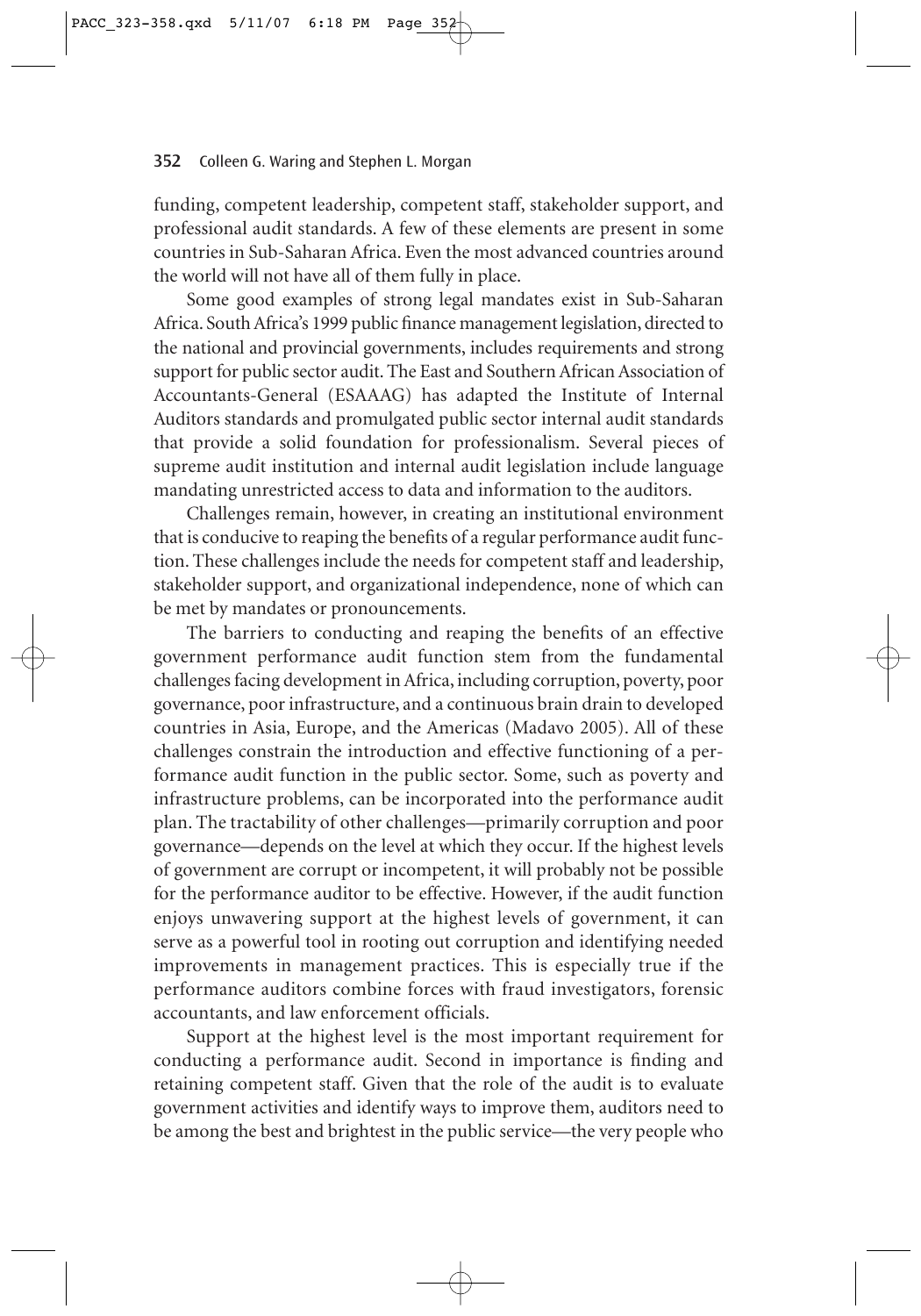can most easily find well-compensated work anywhere. In addition, as in some developed countries, some African countries have evolved a civil service bureaucracy that can limit audit organizations.

To attract and retain the best and the brightest, governments must be able to provide competitive salaries and conditions of service. (Competitive public service salaries would also help support efforts to reduce corruption, insofar as petty kickbacks or bribes are tied to public servants' inability to survive on their salaries.)

Other challenges to staffing a performance audit function lie in the education and competencies of the candidate pool. Performance auditors should be well educated and capable of continuous learning.

Opportunities for strengthening the knowledge base could be improved and the skills for successful performance auditing improved by establishing performance audit boot camps—one- or two-month on-the-job immersion programs supported by systems or capacity development groups, such as the African Capacity Building Foundation. The boot camp approach would allow participants the opportunity to conduct a narrow-scope performance audit under the tutelage of experienced senior auditors.

Another strategy would be to endorse university programs or establish communities of practice, such as the South African Institute of Internal Auditors (SAIIA). SAIIA's current expertise and service array is oriented toward private sector auditing. However, with the advent of strong, new financial management and audit legislation for all levels of government, South Africa's public sector auditors are becoming more involved with SAIIA and requesting more capacity development assistance.

The East and Southern African regions have also begun to assemble government auditors to discuss their challenges and develop strategies for the way ahead. The primary support group for government auditing outside of South Africa appears to be ESAAAG, whose focus is financial audits. It recently approved an updated internal audit guideline that parallels the Institute of Internal Auditing's *Standards for the Professional Practice of Internal Auditing*. Together with the INTOSAI standards, these standards can provide a general foundation for performance audit training.

Governments may also individually or regionally develop toolkits. Respondents to a survey of central government internal audit functions in five southern African countries (Botswana, Malawi, Namibia, Zambia, and Zimbabwe) reported that their greatest needs were for an up-to-date audit manual, tailored to local needs, that could be used to conduct training within their organizations. Respondents also reported that their libraries were limited and expressed a desire for more access to books and periodicals.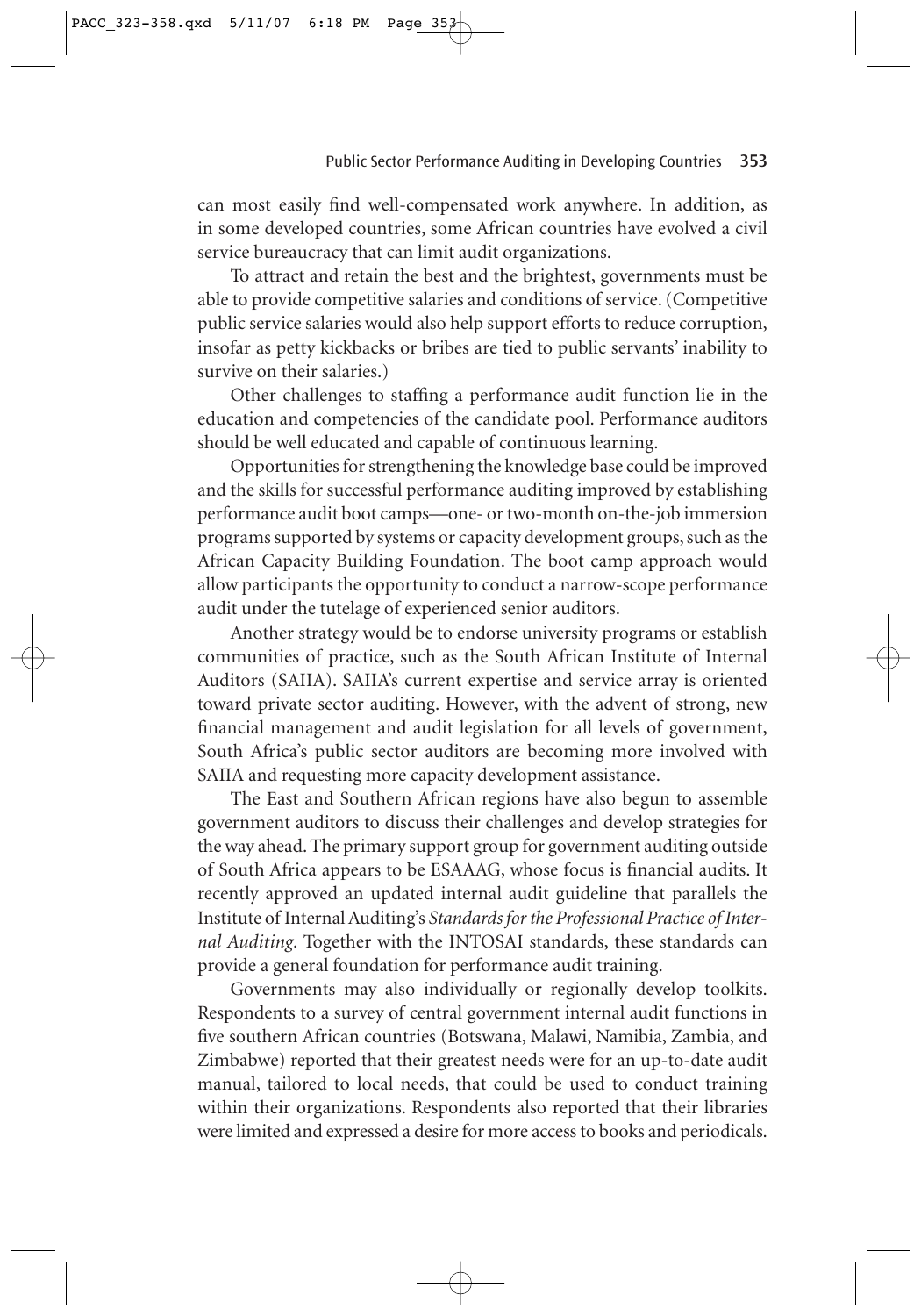Information on management practices and other criteria is essential to the credibility and usefulness of the performance audit (Wynne 2001).

The development of an effective performance audit function in Sub-Saharan Africa should be preconditioned by the existence of some basic administrative systems. Where administrative systems are weak and ineffective, sponsors of the performance audit function will need to evaluate whether their resources would be better directed at designing and putting in place effective systems than at attempting to use resources to create audit evidence where none has been created or retained. The large number of backlogged financial audits (in Kenya and Zambia, for example) may be attributable to inadequacies in the accounting systems (Stephens [2004] details some fundamental systems that are needed to build capacity for adopting more advanced practices).

Administrative systems do not need to be functioning optimally to begin developing a performance audit function—if fully integrated and functional administrative systems were a necessary precondition, even many developed countries' governments would be years away from adopting them. Performance audits can be used to evaluate system capacity and help guide priorities for corrective action. Moreover, in environments in which the performance audit staff are proficient at measurement-based auditing, their work has sometimes served as the foundation for nascent monitoring or performance measurement systems.

Reporting and organizational relations should be well designed and clear**.** Government audit functions are organized in a wide variety of ways in Africa. Many of the national audit functions have evolved from their original colonial histories, taking their initial shapes from either the francophone (public law) or anglophone (Westminster) model.2 From these initial roots, each country has evolved and hybridized different structural arrangements and scopes of responsibility for the supreme audit institution, as well as for the provincial/regional audit functions and the individual internal audit activities of the ministry, department, or agency. The structures of the supreme audit institution evolving from both models have generally resulted in environments that are supportive of the independence of the audit function. Among the more effective mechanisms is the (anglophone) use of a Public Accounts Committee, drawn from parliamentarians who serve on the audit committee of the supreme audit institution. These committees have proven effective in Botswana, South Africa, and Uganda (Adamolekun 1999).

Other organizational structures have placed internal auditors in the role of a pre-auditor of financial transactions. A survey of government internal audit organizations in Botswana, Malawi, Namibia, Zambia, and Zimbabwe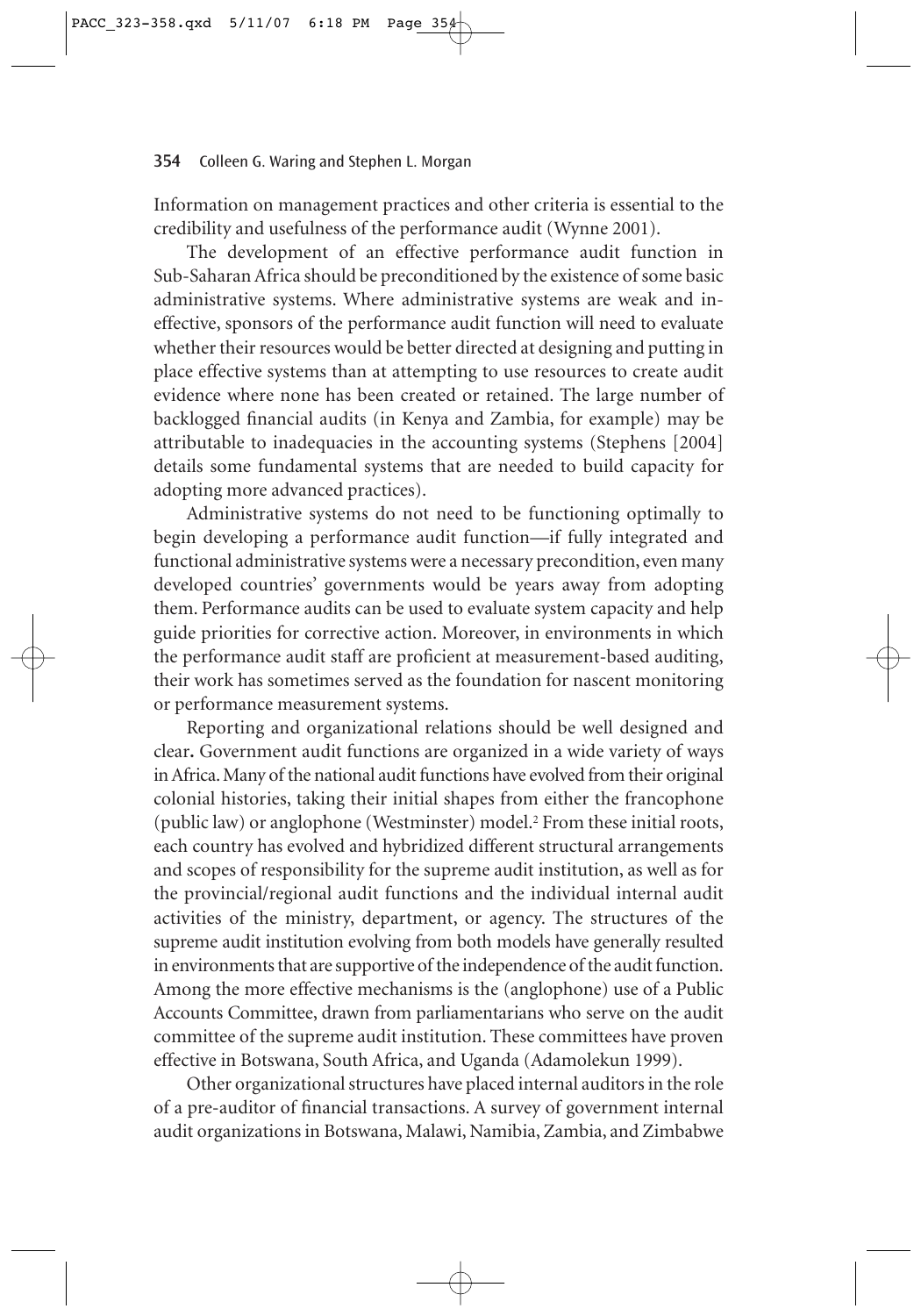notes that "internal audit in each country, except for Namibia, spends a significant proportion of its time undertaking pre-audit checks, that is, ensuring that payments are valid, accurate, and proper before the payment is made" (Wynne 2001: 3). Transferring the auditors' focus from pre-audits of payment transactions to the more complex and demanding performance audit process may involve a sweeping change in culture or at least necessitate reorganizing the allocation of staff resources between the accounting and auditing functions. Moreover, internal audit laws in several countries (Malawi, South Africa, Tanzania) place the internal audit function within the purview of the accounting officer of the ministry, department, or agency, a circumstance that can limit the ability to reallocate resources toward conducting audits of performance.

Auditor independence is the foundation on which the audit's credibility is built. Achieving independence involves addressing three dimensions: structural, environmental, and personal. Structural independence arises from the organizational placement of the audit function. It is independent when it is appointed by and makes its reports to officials outside the hierarchy of the organization and activities under audit. Environmental independence is ensured when auditors are free to conduct their work without interference, limits, or pressure from the auditee, such as limitations on access to records or employees, auditee control over budget or staffing for engagements, or auditee authority to overrule or modify audit reports. Personal independence means that auditors are free from conflicts of interest or biases that could affect their impartiality, the appearance of impartiality, or how they conduct their work or report results. In countries in Sub-Saharan Africa with strong informal governance systems or tribal influences, the challenge of ensuring personal independence, particularly in local governments, takes on added significance.

Regardless of the country or continent, government auditors face tremendous challenges in speaking the truth to authorities. Supreme audit institutions are not always free to take the strongest critical positions. In countries whose democratic trappings are too new or too superficial to have taken root, the supreme audit institution may find its independence shaky. In cases where the supreme audit institution reports to a weak, submissive parliament or is appointed by and reports directly to the president, audits criticizing the administration can require tremendous personal courage to publish. These difficulties are exacerbated for the internal audit function whose head is appointed by the chief executive of the ministry, department, or agency, especially if the reports must be tabled in parliament or forwarded to a central oversight body, such as the ministry of finance. This concern is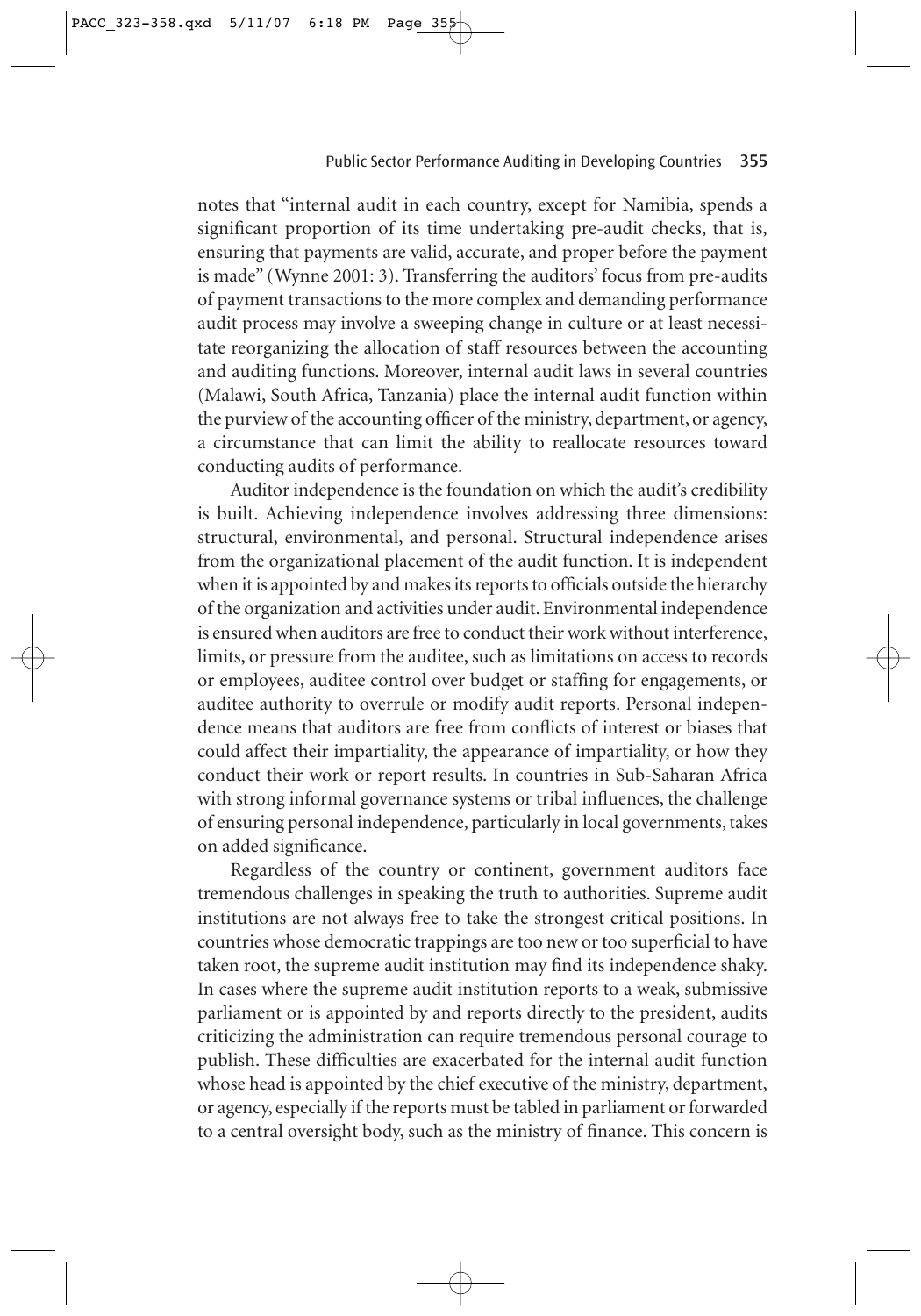not as great in countries in which internal auditors' reports are not distributed outside the audited organization's hierarchy, but in these conditions a more dangerous risk exists—that of unresolved performance problems or irregularities. Stories abound of government performance failures in which the internal auditor had been finding and reporting problems internally for years before the conditions became public.

Financial independence poses another challenge to the integrity of performance audit results that must be addressed—worldwide—if auditors are to be capable of reporting sensitive findings about the government's performance to a public audience. At a 2004 INTOSAI symposium of the Organization of Supreme Audit Institutions, participants discussed challenges to independence. Highlighted in the discussion was the need for a budget process and sufficient resources that are outside the control of the organization subject to audit.

The preconditions for conducting performance auditing in Sub-Saharan Africa reflect the same capacity-development challenges faced for improving governance more generally. Accordingly, once fully mapped out, the process for building the appropriate foundations to support performance auditing may facilitate strengthening or developing the full range of governance capacity. In the long run, an effective and well-supported program of performance auditing can contribute to the growth and strengthening of public administration, as well as to the public's faith in the honesty and effective administration of government.

#### **Notes**

- 1. Although private sector audit organizations do conduct performance audits, their purpose is to provide their clients with the means to better manage their operations in order to ensure regulatory compliance or improve the return on investment. By contrast, while public sector performance audits offer advice or recommendations on operational improvements, the audit is more likely to concurrently represent a form of accountability for the government entity."It is true that related new variants of audit have emerged which are used mainly in the private sector, such as operative audits, management audits, quality audits, or environmental audits. The essential difference between these and performance audits as carried out by the supreme audit institution is that these are characteristically internalized forms of corporate control, whereas performance or value-for-money audits are a part of the external control system operating on public organizations" (Girr and others 1999: 19).
- 2. The francophone model places the supreme audit institution in a court of accounts, which examines (audits) the financial accounts and may also authorize expenditures and assess judgments (including fines) for irregularities. The underlying philosophy of the pure francophone model relies on the assignment of responsibility to public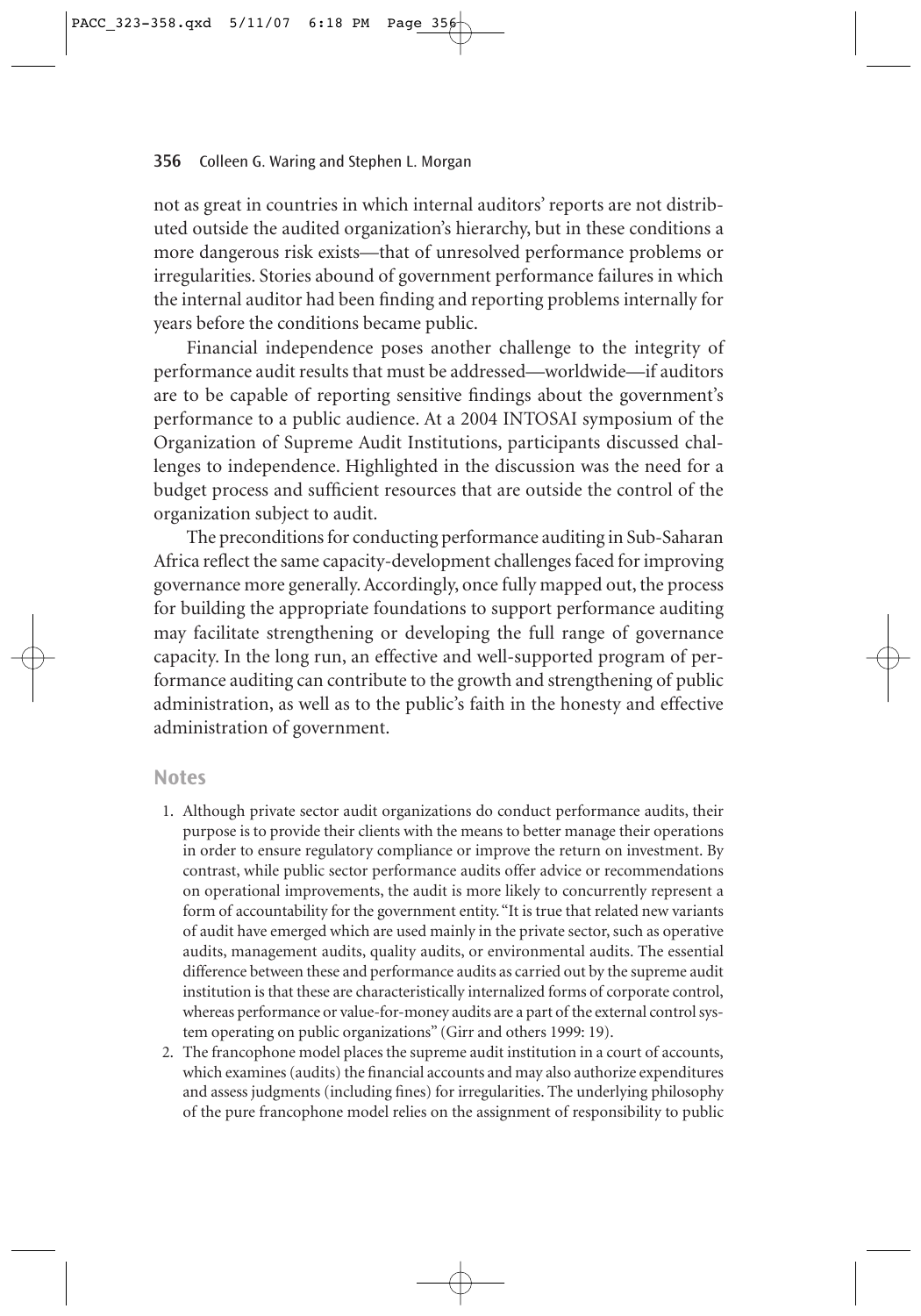servants through carefully defined administrative regulations. Accordingly, the audit role is narrowly focused on procedural and judicial examination of compliance with dictates. While the anglophone model also carries primary responsibility for auditing financial accounts, it is premised on the philosophy that public servants exercise wide latitude and discretion in decision making. The philosophical underpinnings of the anglophone model were initially more amenable to the more comprehensive approach of performance auditing. Despite the differences in philosophical approaches, many courts of accounts have embraced performance auditing.

# **References**

- Adamolekun, Ladipo, ed. 1999. *Public Administration in Africa: Main Issues and Selected Country Studies.* Boulder, CO: Westview Press.
- Girr, Xavier, Jeremy Lonsdale, Robert Mul, Christopher Pollitt, Hilkka Summa, and Marit Waerness. 1999. *Performance or Compliance? Performance Audit and Public Management in Five Countries.* Oxford: Oxford University Press.
- Madavo, Callisto. 2005. *Building Effective States, Forging Engaged Societies*. Report of the Task Force on Capacity Development in Africa, World Bank, Washington, DC.
- Raaum, R.B., and S.L. Morgan. 2001. *Performance Auditing: A Measurement Approach*. Altamonte Springs, FL: The Institute of Internal Auditors.
- Schick, Allen. 1998. *A Contemporary Approach to Public Expenditure Management.* (World Bank Local Government Organization and Management Participants' Manual.) Washington, DC: World Bank.
- Stephens, Mike. 2004. *Institutional and Incentive Issues in Public Financial Management Reform in Poor Countries.* Washington, DC: World Bank.
- Waring, Colleen, Jacques Lapointe, Joseph Bell, Jerl Cate, Jeanot deBoer, Mark Funkhouser, Steve Goodson, Jerry Heer, Ann-Marie Hogan, and Robert Schaefer. 2006."The Role of Auditing in Public Sector Governance." Practice Guide. Institute of Internal Auditors, Altamonte Springs, FL.
- Wynne, Andy. 2001. "Internal Audit in Southern Africa." *ACCA Internal Audit Bulletin.* Association of Chartered Certified Accountants, Glasgow, United Kingdom.